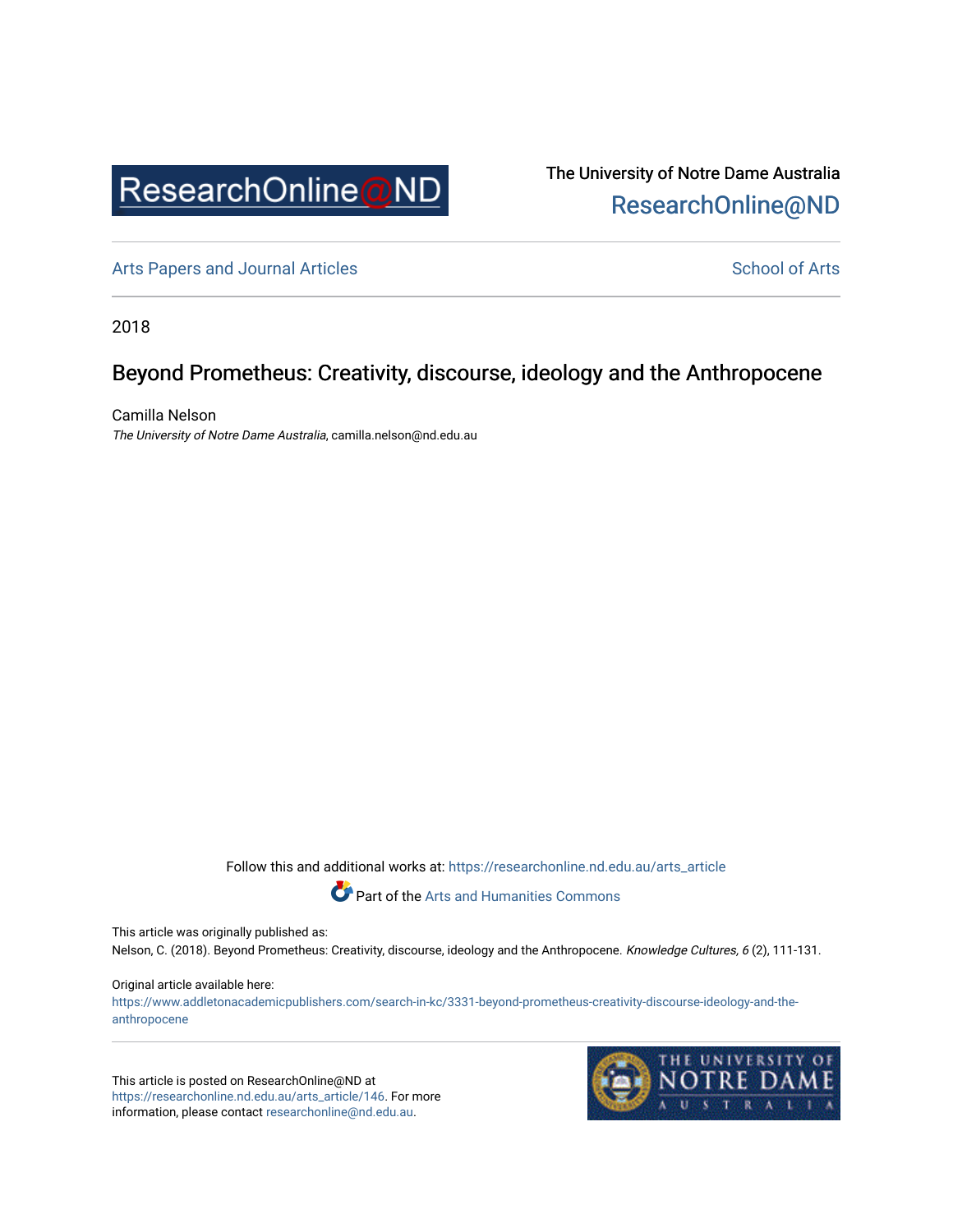© 2009 Addleton Academic Publishers. All Rights Reserved.

This is the published version of the following article published in *Knowledge Cultures*: -

Nelson, C. (2018) Beyond Prometheus: Creativity, discourse, ideology, and the Anthropocene. *Knowledge Cultures, 6*(2), 111-131. doi: 10.22381/KC6220188

Final published version available[: https://www.addletonacademicpublishers.com/search-in](https://www.addletonacademicpublishers.com/search-in-kc/3331-beyond-prometheus-creativity-discourse-ideology-and-the-anthropocene)[kc/3331-beyond-prometheus-creativity-discourse-ideology-and-the-anthropocene](https://www.addletonacademicpublishers.com/search-in-kc/3331-beyond-prometheus-creativity-discourse-ideology-and-the-anthropocene)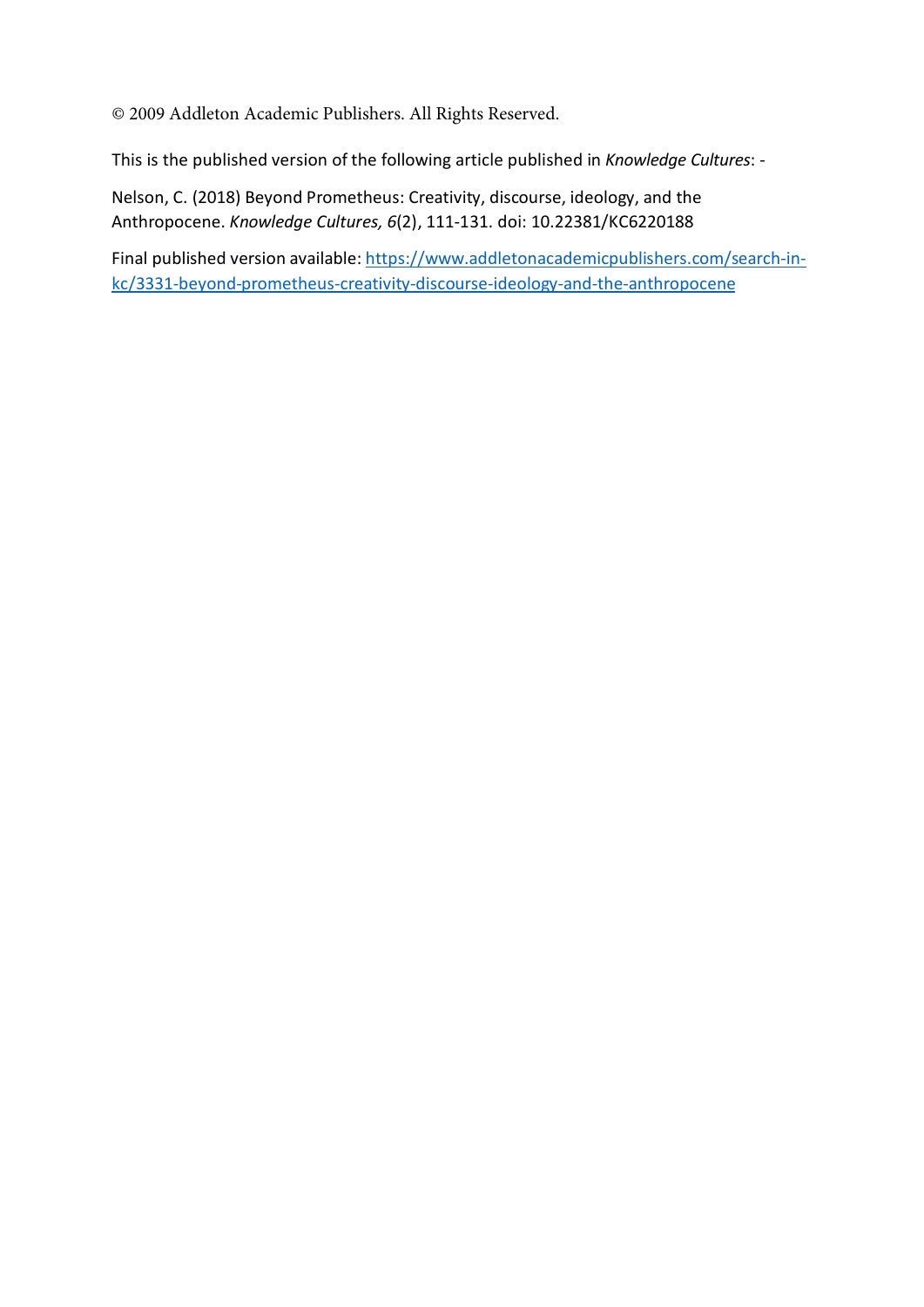

*Knowledge Cultures* 6(2), 2018 pp. 111–131, ISSN 2327-5731, eISSN 2375-6527 doi:10.22381/KC6220188

# **BEYOND PROMETHEUS: CREATIVITY, DISCOURSE, IDEOLOGY, AND THE ANTHROPOCENE**

### **CAMILLA NELSON**

camilla.nelson@nd.edu.au The University of Notre Dame Australia

ABSTRACT. This article considers the strange confluence of the rhetoric of creativity and commerce at key points across the "Great Acceleration". It argues that although the idea of creativity has its most common contemporary expression in art, it does not in fact emerge from the discourse of art. Rather, the idea of creativity as a specifically human possession emerges from the discourse of nature at the end of the eighteenth century, and particularly in the proliferation of natural scientific ideas about "natural creation". It argues that if a global response to climate change necessitates a more enlightened remaking of ideas, industries and communities, then one of the ideas that must be "remade" is the Promethean aspect of the idea of creativity, and the relationship it articulates between human beings and the planetary environment we inhabit.

Keywords: art; creativity; discourse; ideology; the Anthropocene; commerce

We have assumed that the only kind of willing in the world lies in the consciousness of human beings; yet in the Anthropocene we must confront the possibility of a "will" beyond our own, that which we can only gesture at with metaphors…

Clive Hamilton, "The Banality of Ethics in the Anthropocene"

## **Introduction**

In contemporary discourse, climate change is understood to have  $-$  at best  $-$  a tangential relationship to creativity. In our habit of thinking, climate change is apprehended as a kind of epic "unmaking" – a large-scale unravelling via which words, things, peoples, industries and ideas fall apart. It is alternatively presented as a problem demanding a "creative" response, an "innovative" geo-engineering solution (cloud brightening, sulphurous explosions, solar shields rocketed into orbit beyond the earth's atmosphere) designed to put nature back in its place as something humanity can control or at least manipulate. What is seldom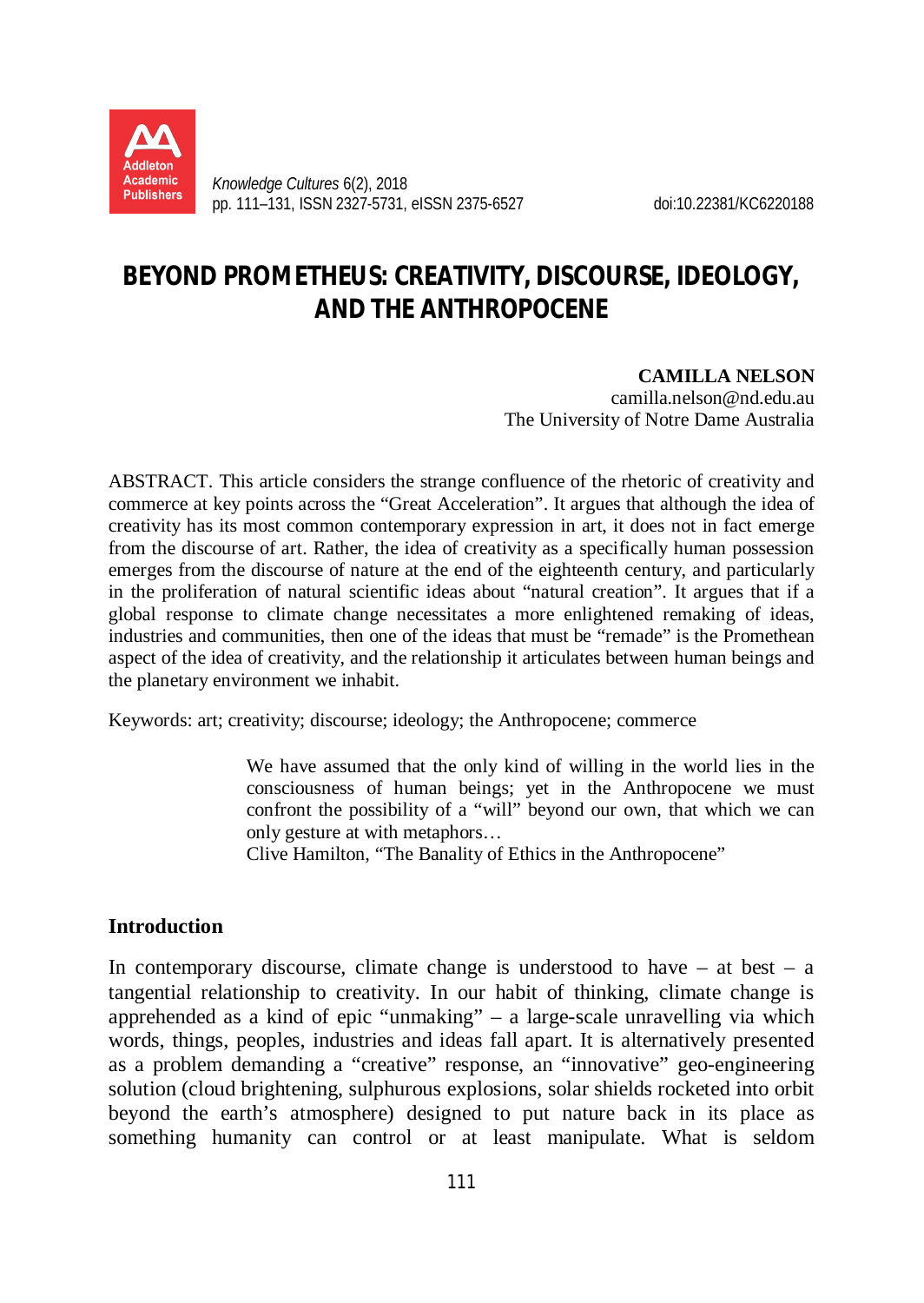contemplated is that the same "fables of abundance" (Jackson-Lears, 1994) and myths of "unlimited growth" that have led to the potential destruction of the earth's ecosystems have also forged certain aspects of the creative idea.<sup>1</sup> If a global response to climate change necessitates a more enlightened remaking of ideas, industries and communities, then one of the ideas that must be "remade" is the Promethean aspect of the idea of creativity itself.

Although the creative idea has received its most characteristic – or, at least, common – expression in art, the origins of the idea do not in fact lie within the discourse of art. Rather, the creative idea as a specifically human possession has been shaped not only by religious or artistic but – far more profoundly – by natural scientific ideas about creation (Nelson, 2015). The idea of creativity is better understood as the product of new forms of thought entering into the wider cultural field from the biological and life sciences at the end of the eighteenth century, finding differential expression in diverse social fields including not only art and literature, but also in the discourse of education (in the language of "bildung" or the "children's garden" of Friedrich Fröbel, for example), the discourse of politics (in the "bildung of men and nations" espoused by Johann Herder, for example) and subsequently through the discourse of psychology (in the language of "selfactualisation" that emerged in the mid-twentieth century, for example).

This essay takes a closer look at the language of creativity as it emerges in the field of industry and commerce, where it conspicuously appears in the many lexical invocations of "creative industry" going back to the industrial revolution, reemerging in the post war oil boom, as well as in its contemporary millennial form. It argues that these diverse manifestations of the rhetoric of creativity are difficult to explain purely in terms of shifts internal to the discourse of art, and are better explained in terms of developments within the natural sciences themselves. That is, in shifting ideas about the scientific process of "natural creation" and the relationship it articulates between human beings and the planetary environment that we inhabit.

In short, creativity is better understood as the product of a discourse that shifts and remakes itself over time (Foucault, 1984: 76–100; 1994), rather than as an "innate" human attribute with its neural co-relates in human consciousness. It is the product of linguistic statements that have been articulated in specific social and historical contexts, drawing on a set of common sense assumptions to produce commonly accepted forms of knowledge. These statements gravitate towards certain categories, concepts and themes, giving rise to cultural norms that shape the material institutions and practices that reproduce them (art museums, advertising agencies, educational institutions, real estate advertisements for "creative office space").

Implicit in the attempt to understand the creative idea as a product of linguistic usage is a recognition that – although the rhetoric of creativity crops up in the work of a wide range of philosophers – it has no rigorous enunciation in the history of ideas and its intellectual trajectory is a lot less clear than comparable concepts such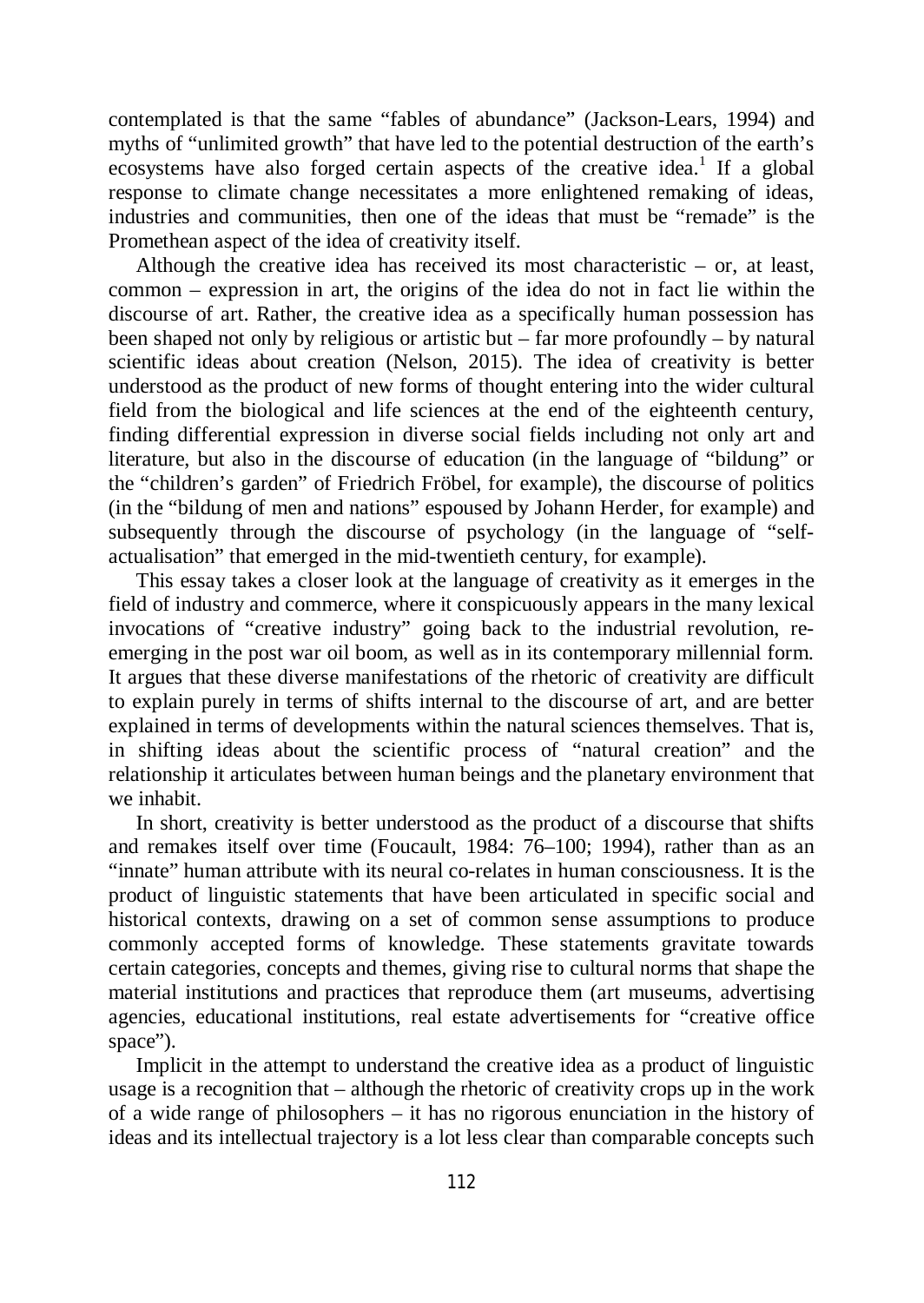as "genius" or "progress". Moreover, this history of linguistic usage is not linear or consistent but broken and fragmentary – in short, the words "creative" and "creativity" are frequently used to designate different things. Indeed, according to the *Trésor de la langue francaise* and *Historisches Worterbuch der Philosophie,* the French and German nouns *créativité* and *Kreativität*, though they have strong roots in continental European traditions, are actually Anglo-American derivatives that are exported back to Europe via the discipline of psychology in the mid-1950s, where they displace earlier European terms with a new set of cultural assumptions and beliefs. It is in this period, at the high point of Modernism and the Cold War, that a discourse is codified the "history" of an "idea" produced. By this stage, creativity ceases to be a value and becomes a material object that can be measured through psychometric examinations, and eventually assessed by neuroscientists using MRI scans.

This essay speculates on the ways in which the same largely natural scientific forms of ideation that gave rise to the creative idea in art, literature and education across this period, may have – albeit, intermittently or tangentially – been imbricated in the ideologies of "cornucopianism" (Jonsson, 2014) and "fables of abundance" (Jackson-Lears, 1994) underpinning economic discourse. In particular, the Promethean idea that if ever the natural abundance of the earth gave out, then human ingenuity – or "creativity" – would make up the deficit. It charts the rise of the particular belief that, as Michelet once put it, "humanity is its own Prometheus" – that it is human industry, agency and "creativity" rather than "natural limits" that dictate the perimeters of social wellbeing and prosperity. Jonsson (2014) illustrates the intellectual product of this belief in an excerpt from the economist Larry Summer's "paean to infinite progress" delivered to the World Bank in 1992,

There are no limits to the carrying capacity of the earth that are likely to bind anytime in the foreseeable future. There isn't a risk of apocalypse due to global warming or any thing else. The idea that we should put limits on growth because of some natural limit, is a profound error and one that, were it ever to prove influential, would have staggering social costs. (Summers qtd in Jonsson, 2014)

Of course, the unthinkable has now in fact happened. Climate science has established "natural limits" do in fact exist, and it is for this reason that we will be incurring "staggering social costs". For us "creative" Prometheans, the idea of nature that underpins so many of our belief systems – including the idea of "creativity" – must change. As the round table on nature convened under Bruno Latour's *An Inquiry into Modes of Existence* project argued,

[Nature] is no longer that which human rationality conquers, but that which plunges us into disarray. It is no longer the backdrop for our human projects, with no project of its own, but is intruding in our dreams, values and projects. (Debaise et al., 2015, p. 168)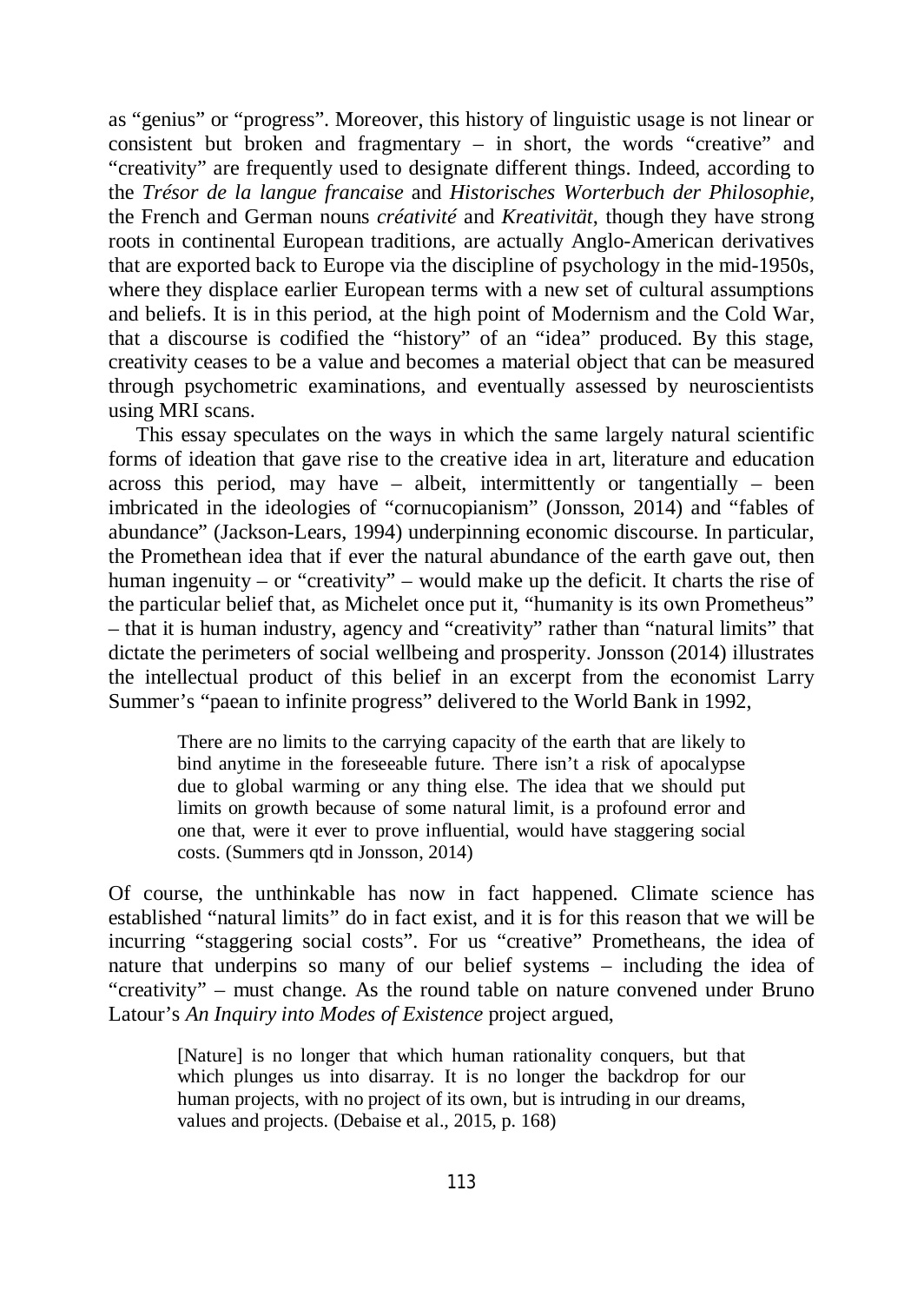In sifting through the archives of the past – the newspaper collections of the British Library accessible at the stroke of a computer key, and the rather less accessible North American archives – it comes as something of a shock to see the frequency with which the rhetoric of creativity and commerce have crossed paths. Often what the Germans would call *schaffen* (to produce) was not so far from *schöpfen* (to create). Historically, this mingling of rhetoric is a striking feature of key periods across the "Great Acceleration" (McNeill and Engelke 2014) in the language of romantic industrialists such as Erasmus Darwin, in the language of entrepreneurial capitalists and owners of cotton mills and potteries at the height of the industrial revolution, in the rhetoric of colonial boosters and projectors of empire as the Anglophone frontier pushed out in all directions (a process accompanied by ecological destruction on a massive scale), as well as in the more familiar rhetoric of the "digerati" (Golumbia 2017) and the creative industries of Tony Blair's "Cool Britannia". The marketisation of the creative concept is far from new, but it might not be stretching the point too far to suggest that capitalism has been busy inscribing itself as a "natural" and "creative" process from the moment of its emergence.

### **The Creative Power of Labour**

If the language of the natural sciences, and natural scientific forms of ideation, found their way into art and literature from the end of the eighteenth century onwards, $<sup>2</sup>$  so too did they emerge in the field of economics. Here, they appear in</sup> the words of romantic industrialists and imperial projectors at time in which a range of commercial imperatives were giving rise to new ideas about economic 'growth'. In the eighteenth century, the work of the French Physiocrats had already offered a significant challenge to the prevailing Mercantilist doctrine that economic growth was impossible (the economy was a zero sum game). This challenge was expanded by Adam Smith, whose diverse contributions to the labour theory of value, the principle of the division of labour, and the idea of productive and unproductive labour, gave currency to the belief that the wealth indeed could be "created". This is an occasionally controversial territory that has been little explored. However, Philip Mirowski has documented the flow of language and ideas from science into economic and social theory (1992, 2001) and in a wide ranging edited essay collection (1994) has also demonstrated the extent to which biological metaphors in particular were a shaping force in the works of Francois Quesnay, Adam Smith, Alfred Marshall, Stanley Jevons, Karl Marx, and Joseph Schumpeter.

 More recently, Freddrik Albritton Jonsson (2014) has forged a preliminary genealogy of the idea of "cornucopia", in which he locates a distinct movement beyond the gloom of classical political economy within the texts of the classical economists themselves, most particularly in Ricardo's advance beyond the idea of finite resources and permanent God-given limits as they are expressed in the works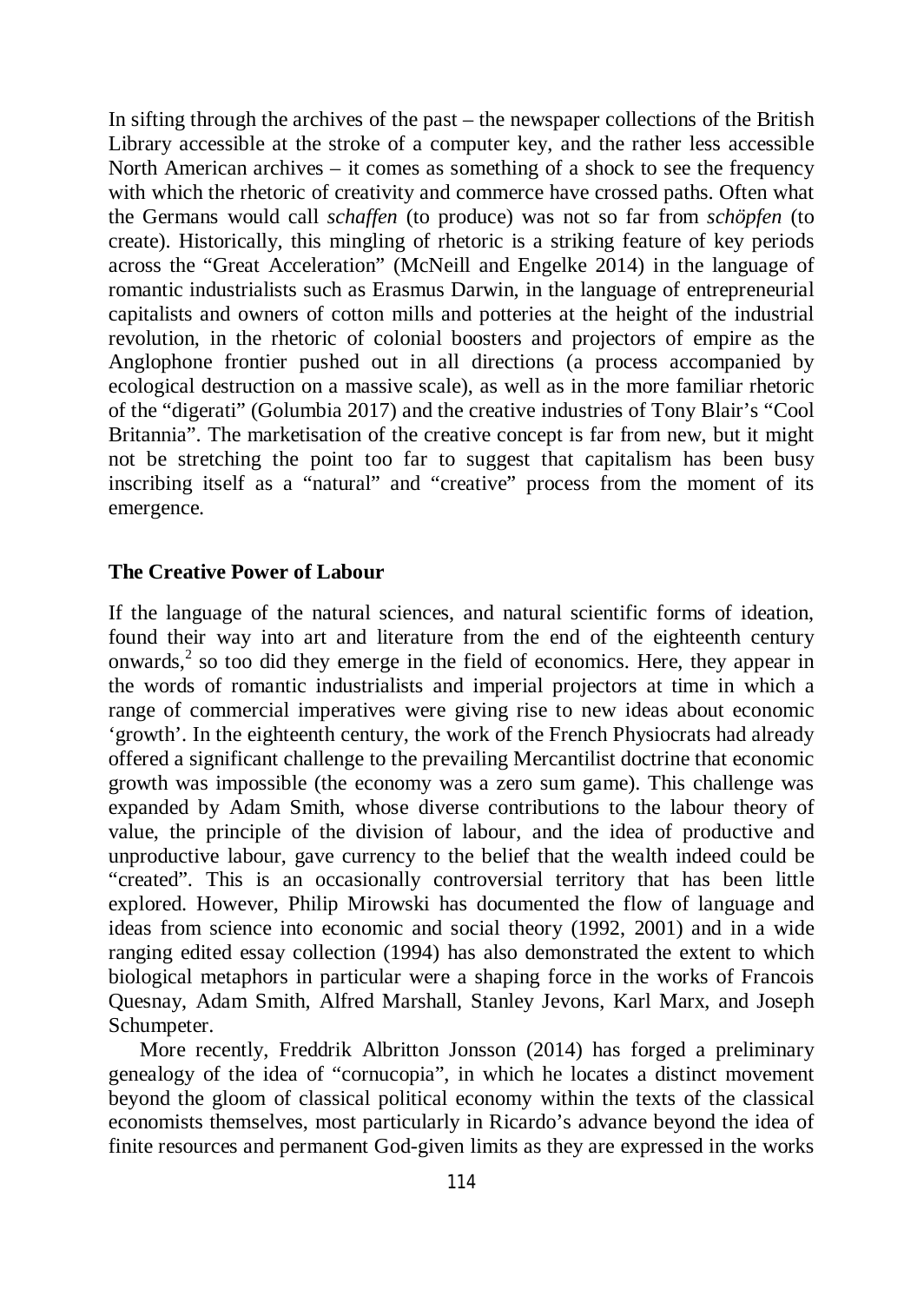of Malthus. However, it is particularly in the works of the economic popularisers, such as John Ramsay McCulloch and Andrew Ure, for example, that a pronounced mingling of creative and industrial rhetorics is to be found.

 Take, for example, the shifting attacks on Malthus's famous metaphor of the beggar at "Nature's Feast" who, according to the logic of fixed limits, has "no claim of right to the smallest portion of food". As Malthus wrote,

At nature's mighty feast there is no vacant cover for [the beggar]. She tells him to be gone, and will quickly execute her own orders, if he does not work upon the compassion of some of her guests. If these guests get up and make room for him, other intruders immediately appear …. The order and harmony of the feast is disturbed, the plenty that before reigned is changed into scarcity; and the happiness of the guests is destroyed …

This of course was the image that helped to make Malthus, as his biographer James Bonar (1885: 1) put it, the "best abused man in Europe". William Hazlitt, Percy Shelley, and even Robert Southey attempted to refute Malthus' metaphor, focusing on the economic logic of distribution. But it was probably Marx who, in continuing the tirade against Malthus at mid-century, effectively demonstrated how far the ground had shifted away from the logic of distribution towards the "Promethean" idea that manmade capital, science, and labour could substitute for natural resources indefinitely – that as Friedrich Engels (1844/1996) wrote in his *Outlines of a Critique of Political Economy*, "The productive power at the disposal of mankind is immeasurable. The productivity of the land can be infinitely increased by the application of capital, labour and science." This idea that "humanity is its own Prometheus" is increasingly found in the language of newspaper reports on commercial projects, where the capacity to break through the Malthusian cycle – or "stationary state" – was claimed to reside in the abstract, if not mystical "creative power" that was increasingly attached to the forces of production.

 In popular newspapers of the period, machines are constantly portrayed as "vital" and "self-animating", in a creative fantasy in which iron rails and telegraph wires give "birth" to wealth and new markets. The language of science – the "creative forces" of physics, the "life forces" of biology, the varied "creative energies" derived from "vitalism" and "energetics"<sup>3</sup> – readily found its way into the rhetoric of commerce, and is found in expressions such as the "creative power of machinery", the "creative power of free trade" and the "creative power of capital". Indeed, one of the most celebrated "creative" objects of the nineteenth century was the railway and the "creative power of railways" (*Morning Post*, 1847) was repeatedly extolled in both the metropolis and its colonies, where the "rise and progress" of cities was perennially attributed to the "creative power of railways" (*South Australian Register*, 1848), which were, to quote an evocative American example, a "wonderful mechanical appliance for the elevation of a country in creative power". "I know that the thing looks strange: but, sir, the railroad itself is a strange and wondrous thing. It is a creative power" (*Athens Post*, 1856).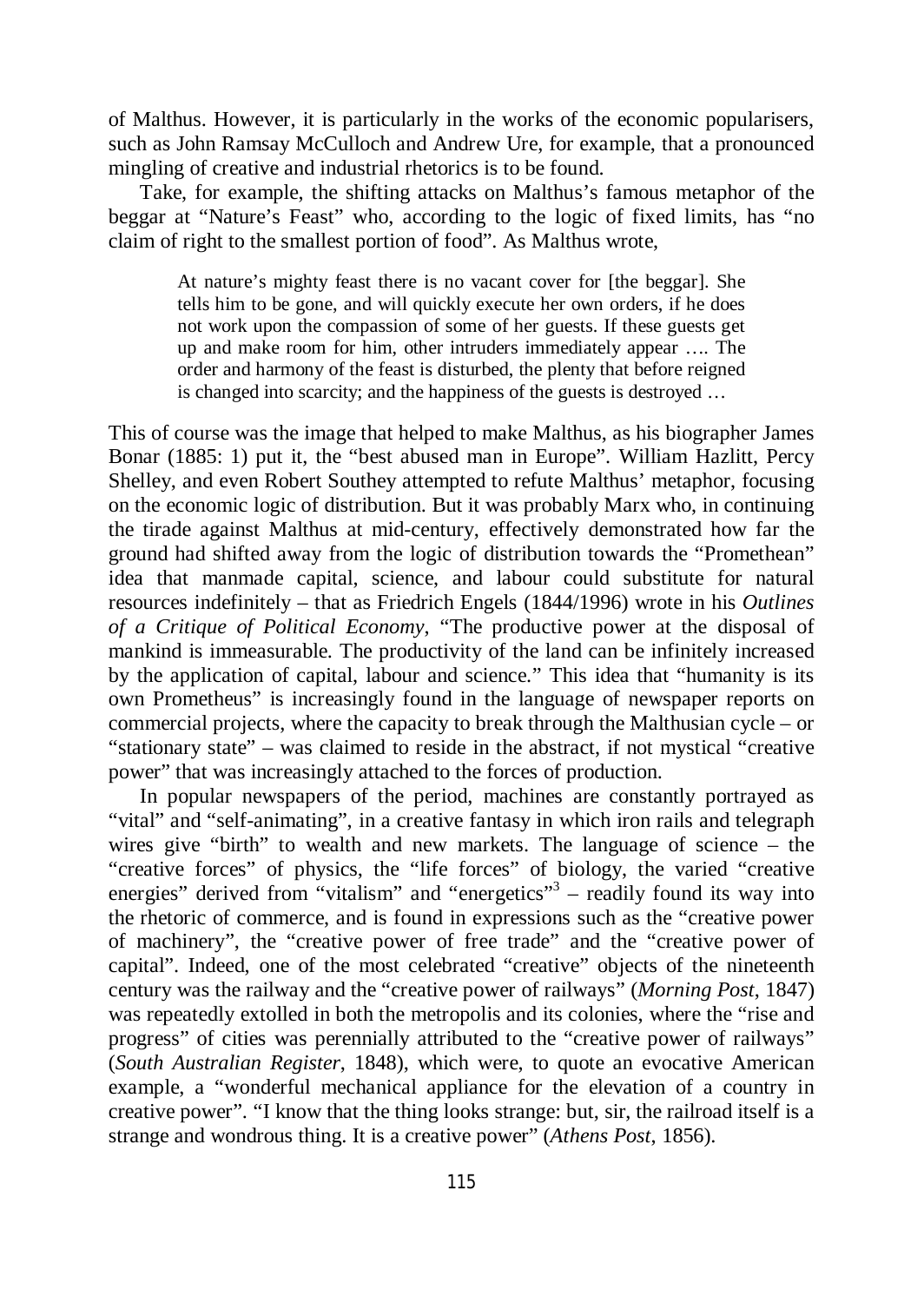The phrase "creative power" soon became a nineteenth century cliché. And nowhere was the celebration of "creative power" more apparent than in the phenomena of the industrial exhibitions that seemed to presage a vision of the new future, in which the manufactured objects that "pour[ed] forth" from the "forges and metalworks of Staffordshire, the innumerable factories and workshops of Birmingham, the looms of Coventry and Kidderminster", were repeatedly acclaimed as at once the "complete epitome of the manufacturing industry of England" and as "illustrations of creative power" (*Birmingham Daily Post*, 1865). The products of manufacturing were given particular dignity and grandeur in the Great Exhibition of 1851, which, according to Prince Albert (1857, p. 51), represented "a world-wide manifestation of the multitudinous products of the creative industry of the larger portion of mankind". The architecture of the Crystal Palace was repeatedly declared to be the equal of the spectacular objects it housed, and appeared to enshrine, according to the *Nottingham Guardian* (1853, p. 2), "human industry enriched by the triumphs of science in every department of its creative power". The official exhibition catalogue showcased exhibits gathered from the places where the "genius of art and industry has shed its … creative influences" (1851, p. 1046) and the objects and inventions that were assembled from "the bowels of the earth, from the mighty deep … from the four corners of the globe" were extolled, in the words of the *Manchester Examiner*, as "new symbols of creative power" (qtd. in *Daily News*, 1850, p. 2).

Louis Kossuth, on a tour of the industrial districts of England and Wales, repeatedly connected the creative idea to the nation-building project, citing the Great Exhibition as proof "of that creative power with which the practical individualism of the Anglo Saxon character was endowed", as was demonstrated in "the improvement of this island, and in the formation of mighty colonies". (*The Royal Cornwall Gazette*, 1857, p. 6) In this particular alignment of creative industry, nationality and nationhood, the rhetoric of Empire was rarely absent. The Empire was a venture predicated on "our more creative faculties", according to the *Economist* (1867, p. 1062) – a rhetoric which was repeated in the colonial press, which, over the breadth of the century saw "the immense, the creative power of Britain at the present day" (*Hobart Gazette*, 1827, p. 4), increasingly embodied in the "creative power of railways" (*South Australian Register*, 1846) and other technological advancements as well as in the logic of the market embodied in the "creative power of free trade" (*Sydney Morning Herald*, 1887, p. 8).

Rhetorically, the logic of "creative power", "creative force" and "creative energy" was increasingly tethered to commercial and geographical expansion. "We, with a creative power that might supply half the world, are cooped up within the comparatively narrow markets afforded by our own consumption," complained the London *Era* (1839). "All who leave this country for the agricultural colonies", one returning native wrote in the *Monthly Magazine*, will "find themselves thrown more on their energies as creative men." (qtd. in *The Sydney Herald*, 1832, pp. 1– 2) "Englishmen," according to the British academic turned colonial politician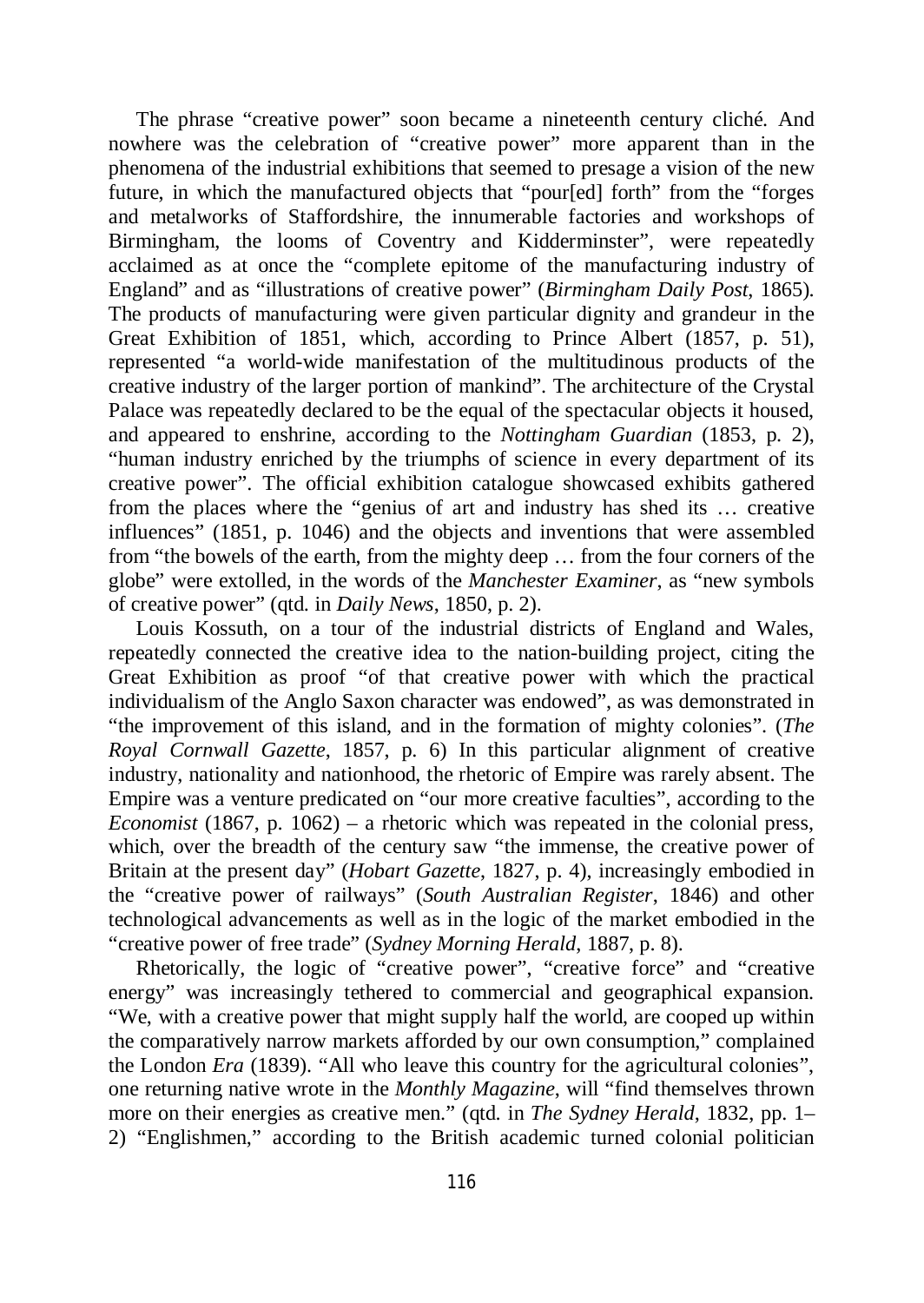Charles Henry Pearson (1859, p. 260), "possess eminently the organ of creativity", and conversely, as the economic populariser Rowland Hamilton (1863, p. 6) wrote, "the narrow, dark mind of the savage is thus impelled to fear and hate his fellow man in proportion to his absolute ignorance of the creative power of labour".

Smith's model had been one of orderly and incremental technological change, brought about by craftsmen and "makers of machines", whose innovations had largely consisted in "combining together the powers of the most distant and dissimilar objects" (Smith, [1776] 1999, p. 115). But in the years after 1776, technological innovation altered fundamentally in both velocity and scale, creating new industries and transforming old ones. Smith's model of an orderly, though, indeed, progressively expanding free market economy was rapidly confronted with the reality of a seemingly endless disequilibrium that writers and popularises struggled to characterize.

In what was an often divisive and class conscious rhetoric, certain kinds of labour were presented as "creating" net additions to the national income, and supporting expansion, or were castigated as representing a mere theft of national income. This rhetorical tactic was used by William Cobbett's *Political Register*, for example, in railing against the horrors of a social arrangement in which the moneyed classes cause all the "creative work to be done by as few hands as possible" ("Rights of Industry", 1833, p. 645) – that is, to be done by "the creative and working classes of the nation" ("To Mark Philips, Insolvent", 1832, p. 663). He saved his accolades for the working people of "MANCHESTER!" and "all the qualities and virtues connected with the most wonderful creative industry" ("To the People of Manchester," 1832, p. 400). "Aristocracy, Parsons and Money Mongers. These are one," fulminated Cobbett, "the creative part of the people is another." ("Aristocracy, Parsons, and Money-Mongers", 1835, p. 592).

Early socialists such as Thomas Hodgskin also conjured up the labour theory of value as the basis for the worker's claim to the proceeds of his labour. Hodgskin (1827, p. 10 and p. 27) argued that man was endowed with "natural productive power", and these "wonderful prolific and creative powers" were "the great source of individual opulence and national greatness". On occasion, even the agrarian interest argued their claims in similar terms. Disraeli, who had famously declared in *Contarini Flemming* that "man is made to create" (1832/1904, p. 114), once attempted to convince the public that the farmers "created" the soil, to the mystification of the *Economist*, which, in an article "Is land a raw material?" speculated upon the economic consequences, if the tenant farmers of South Buckingham were deemed to be "pay[ing] rent to other men for that which they create themselves" (1851, p. 1120).

But it is in the rhetoric of the manufacturing interests that the language of creative industry is mostly found. The *Manchester Guardian*, for example, arguing that the rise of the cotton industry "has been followed by the display of more … creative power … than [is] to be found beyond the circle of the manufacturing district in the whole world" (1836, p. 3) – in one instance even going so far as to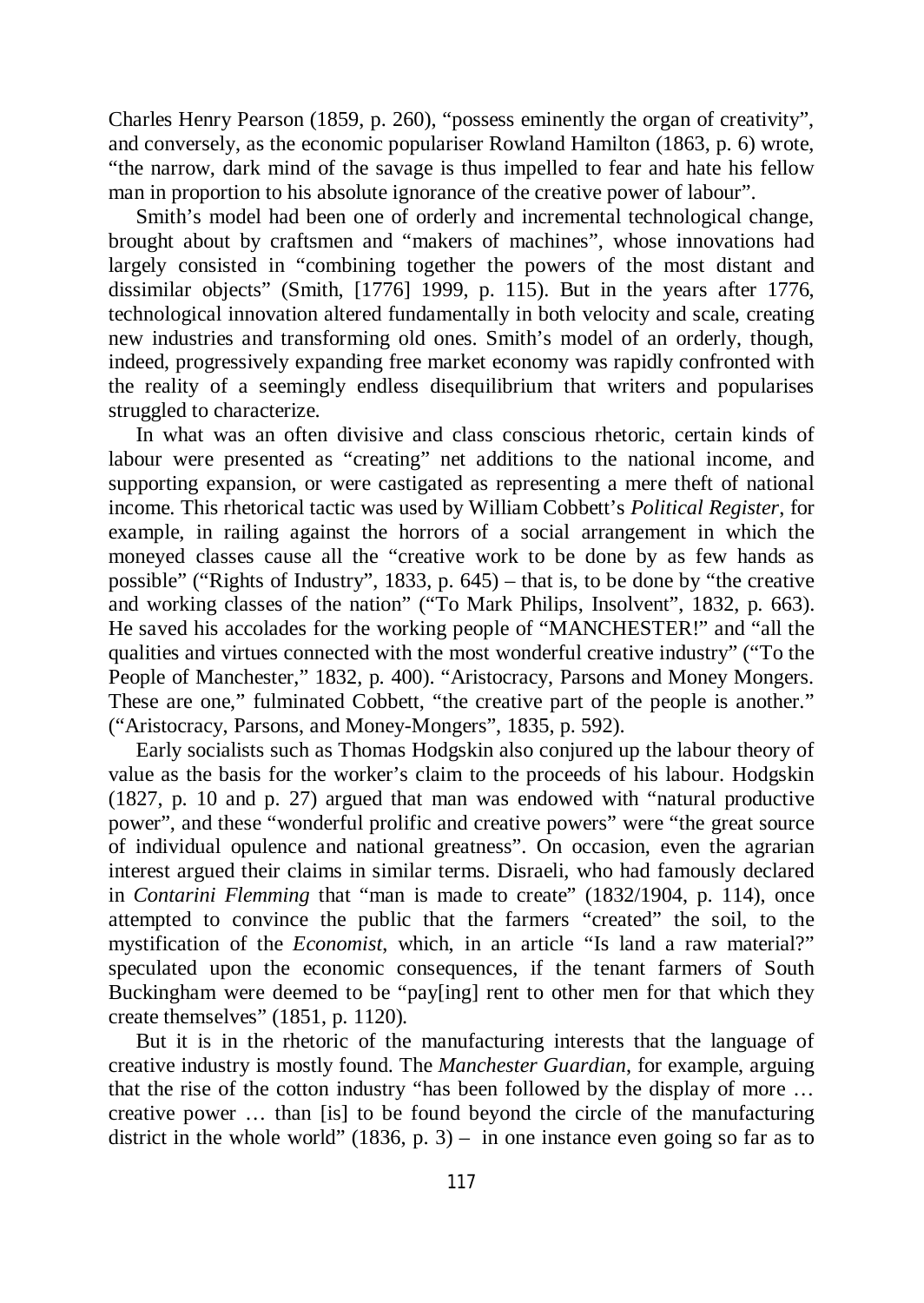argue that the "creative industry" of Manchester "exceeded the achievements of Venice, Florence and Alexandria" (1849, p. 6) and that in this way the northern towns provided the "gigantic creative power which so distinguishes manufacturing in England" (1860, p. 6). The rhetoric was mainstream enough to provide the basis for advertising copy. "Hyam and Co., Taylors, Clothiers and Manufacturers," for example, informed their potential customers in a syndicated advertisement that "Capital is the creative power that sets in motion the machinery of the mercantile world" and that the "mighty results" and "triumphant instances" produced by the "creative power" of capital included "innumerable intersections of railways, the launching of enormous vessels, the erection of vast factories and other giant projects" (*Bristol Mercury*, 1851, p. 5).

To manufacturers, the rhetoric of creative industry offered a means of celebrating the restless spirit of commerce and enterprise. It valorised human agency, legitimated social mobility, offered a challenge to established systems of authority, and forcefully pressed the aspirational claims of the middle class. In night lectures delivered at mechanics institutes across the industrial north, in newspaper articles syndicated across the country, the public was repeatedly assured that "there is a species of creative power in a workman," that can "give a value to inert matter which it had not before" (*Daily News* 1879, p. 2); that "it is man's labour which gives birth to the giant power of creating and accumulating wealth" (*Liverpool Mercury*, 1835, p. 72); that "the population of a country, and the riches of its inhabitants, advance with the creative power of manufactures" (*The Era*, 1841, p. 11); that the "creative power" of the "the carpenter, the tinker, the tailor and the little shopkeeper" had undermined "the power of feudalism" (*The Preston Guardian*, 1855, p. 6). Or, as the popular *Chambers' Journal* summed up the matter for its readers, "The knowledge that the business of mankind is to create … has slowly travelled upward from the workshop of the mechanic, and the warehouse of the merchant, to the study of the philosopher, [and] the cabinet of the statesman". And this "civilising principle" was a 'creative, beneficent, lightdiffusing" principle (1841, p. 63) was both a cause and consequence of an untrammelled free market economy.

But as the century progressed, there was a contrary tendency for the industrial worker to be portrayed as inanimate. The same newspapers that had once praised the "creative power of labour", and its contribution to national expansion, began to draw attention to "the deficiency in inventive power of the English mechanic," which, in the words of the *Morning Chronicle*, was "probably attributable, more or less, to the stern law of the code of labour which condemns him for years together to spend his whole time and pains in pushing pins, making button-shanks, or raising the nap upon a piece of woolen cloth" (1850, p. 4). In his popular work *The Philosophy of Manufactures*, for example, Andrew Ure (1835, p. 279) described the system of labour that had risen up alongside the system of machines, representing the capitalist as the creative power that "animates [the] otherwise torpid talents" of the workers. Ure not only invokes biological but also energetic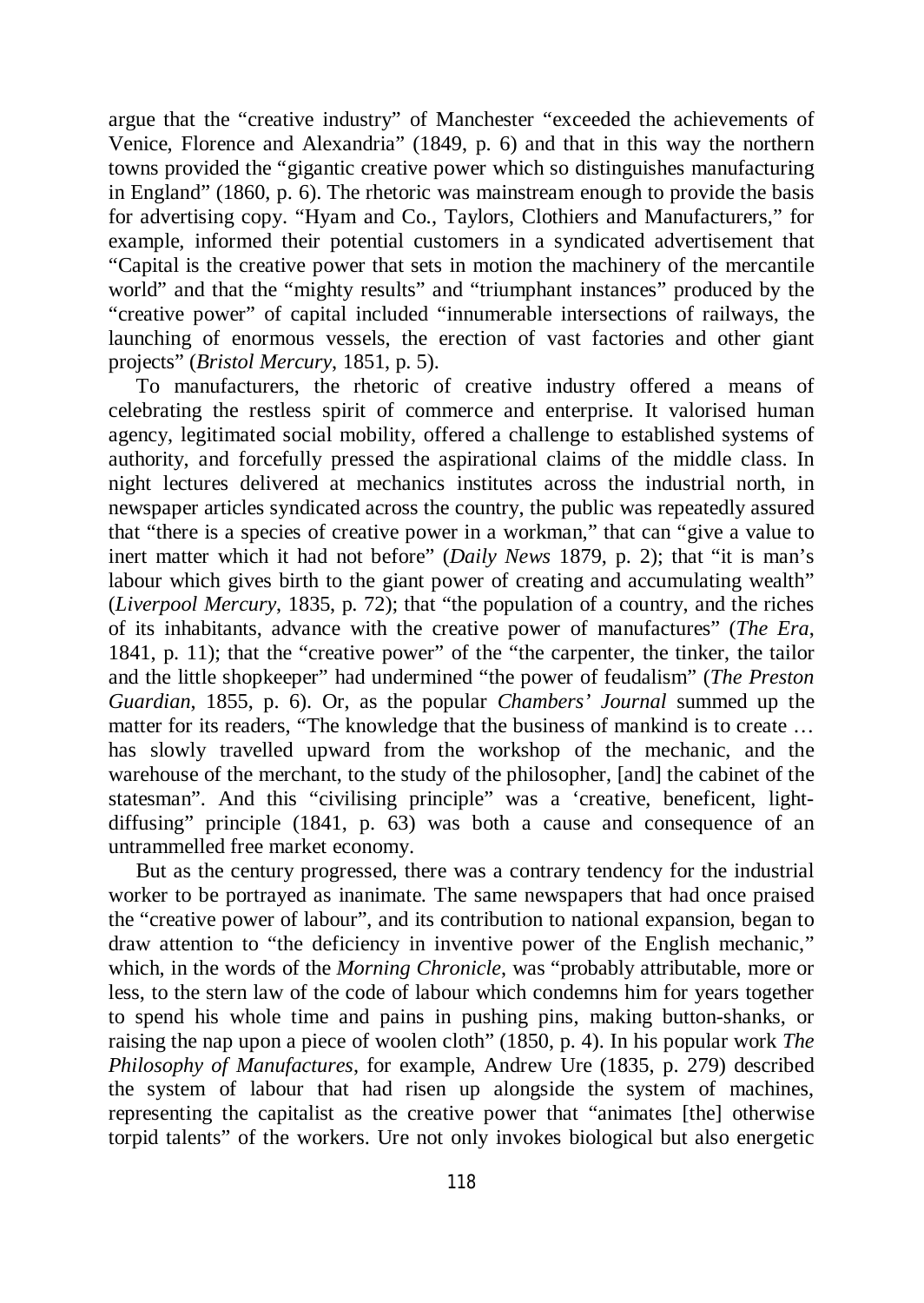images to portray the industrialist as the "life force" (p. 108) or "elemental power" that has been made to "animate millions of complex organs". He also frequently mixes his metaphors with images of a more mechanistic origin, so that "selfacting" and "automatic" machines are deemed capable of "infusing into wood, iron and brass an intelligent agency" (p. 2).

This rhetoric of growth, animation and expansion was thoroughly secular, but often verged on the mystical. In a rhetorical flourish, the *Queenslander* told its readers "Beware how you treat the capitalist he is the very *germ* of creative power" (1868, p. 4). Or, more evocatively still, in an address to the Sydney Mechanics Institute, also reprinted in *The Colonist*, "The man whose gains are known to be rapidly increasing, is not only spoken about by the multitude, under their breath, with marked veneration and awe, but as if he more nearly approached the creative power than any other human being, he is said to be *making* money – and having said that, eulogy is exhausted" (1838, p. 4).

 It is unsurprising that the idea of a "creative" and "life giving" power attributed to trade and industry drew the ire of contemporary clerics. Thomas Chalmers, for example, in the year before he railed against the attempts of evolutionary scientists to establish the "creative principle" as a material power in first of the Bridgewater Treatises, published a work on political economy that drew attention to what he described as the increasingly widespread error "that men should have been led to imagine as if commerce had a commencing and a creative virtue" (1832, p. 60). Against this heresy, Chalmers was at pains to assert the religious dimension of what he saw as the profoundly erroneous belief that "there was a creative and an emanating power in capital which could overleap" the limits of nature (p. 80).

 The sense of metaphysical unease repeatedly registered in the economic imaginings of writers such as Dickens, Carlyle and Zola (Conrad, 2007: 315–336), and particularly in their images of steam power and the railway, which was, incidentally, the location for the suicides of more than a few well known literary characters. But the most enduring attack on the nineteenth century vogue for "creative" metaphors came from none other than Karl Marx who castigated the industrialists and economists for equating humanity with machinery and conferring creative "life" upon capital.

 As Marx famously wrote, when a worker sells his labor-power as abstract labor in the form of a value he alienates his own creative power. The worker "impoverishes himself because the creative power of his labour establishes itself as the power of capital, as an alien power confronting him" (1858/2005, p. 660). He continues, "It is clear, therefore, that the worker cannot become rich in the exchange, since in exchange for his labour capacity as a fixed, available magnitude, he surrenders its creative power, like Esau his birthright for a mess of pottage" (p. 307). The Marxian ideal of creative self-realization through work – in opposition to Smith's idea of work as sacrifice – has particular poignancy for being forged against the image of the spectral monster of "creative capital, sucking its living soul out of labour" (p. 660).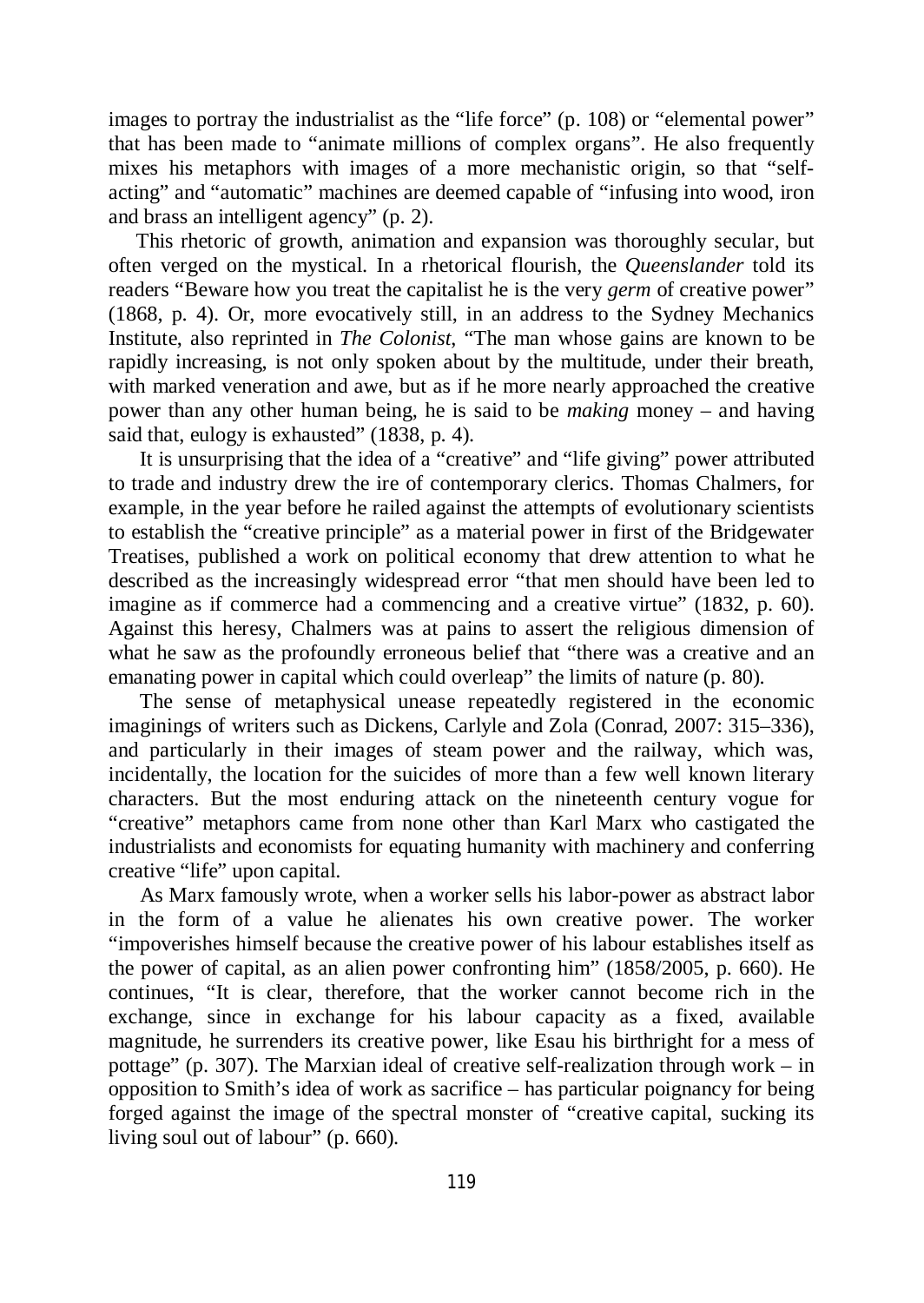Under capitalism, Marx argues, everything and everyone is objectified. The worker devotes his life to producing objects that he does not own or control, and his work becomes a separate external being that "exists outside him, independently of him and alien to him" (1844/1992, p. 324). Nor do workers enter freely into these associations. They are "subservient to and led by an alien will and an alien intelligence – having its animating unity elsewhere – as its material unity appears subordinate to the objective unity of the machinery, of fixed capital, which, as the animated monster, objectifies the scientific idea" (1858/2005, p. 470).

The "animated monster" is often said to be an allusion to Frankenstein's monster in Mary Shelley's classic rendering of the Promethean tale (the subtitle of Frankenstein being, of course, "A Modern Prometheus"), the product of Victor Frankenstein's scientific experiment "bestowing animation on lifeless matter" (2012, p. 53). Though Shelley's novel has come to be associated with the theme of artistic creation, at the time of the book's release it was read primarily as a political and economic allegory – a starkly secular tale bristling with references to the French Revolution, not to mention the savage response of the British government to the Luddite uprisings of 1816. Understood in its proper social and cultural context, the novel's major themes of science, economics and education do not appear as "happy metaphors" for the creative idea – specifically, for the allegedly purer form of creativity that is manifested in the poet – but reflect the wider social and discursive currents that sit beneath of the surface of Shelley's world, ideas and currents that have long been lost to our own.

The legend of Frankenstein emerged in the context of wider social transformations, as a rural agrarian society forged through systems of hierarchy and order gave way to a society that was increasingly industrial and increasingly mobile – a society moving out of conditions of dependence into a world that people believed they were making for themselves. It was also a time in which scientists believed they were on the brink of discovering the creative power in nature itself (locating it, variously, in "Kraft" or "vitality", in the "vis viva" or "living force", in electricity and polarity, magnetism and mesmerism) and establishing it as a material – rather than divine – power. Indeed, there are different and subtler forms of the creative idea at work in Shelley's novel that have received little attention in comparison to the theme of 'enraged genius' and the monster endowed with the "spark of life". A more detailed reading can situate it as a novel that grapples with new ways of thinking about the uses and forms of the creative idea as a specifically human possession at a time when the idea was still inchoate. It was actually in the subsequent theatrical adaptations of Frankenstein that audacity became the principle theme, featuring prominently, for example, in Richard Brinsley Peake's *Presumption* (1823), which Shelley also attended, a theme that arguably made their way into the revised 1831 edition of the novel (Baldick, 1990, pp. 30–62). But not even these "Christianised" adaptations of the Promethean tale could curb its radical potential.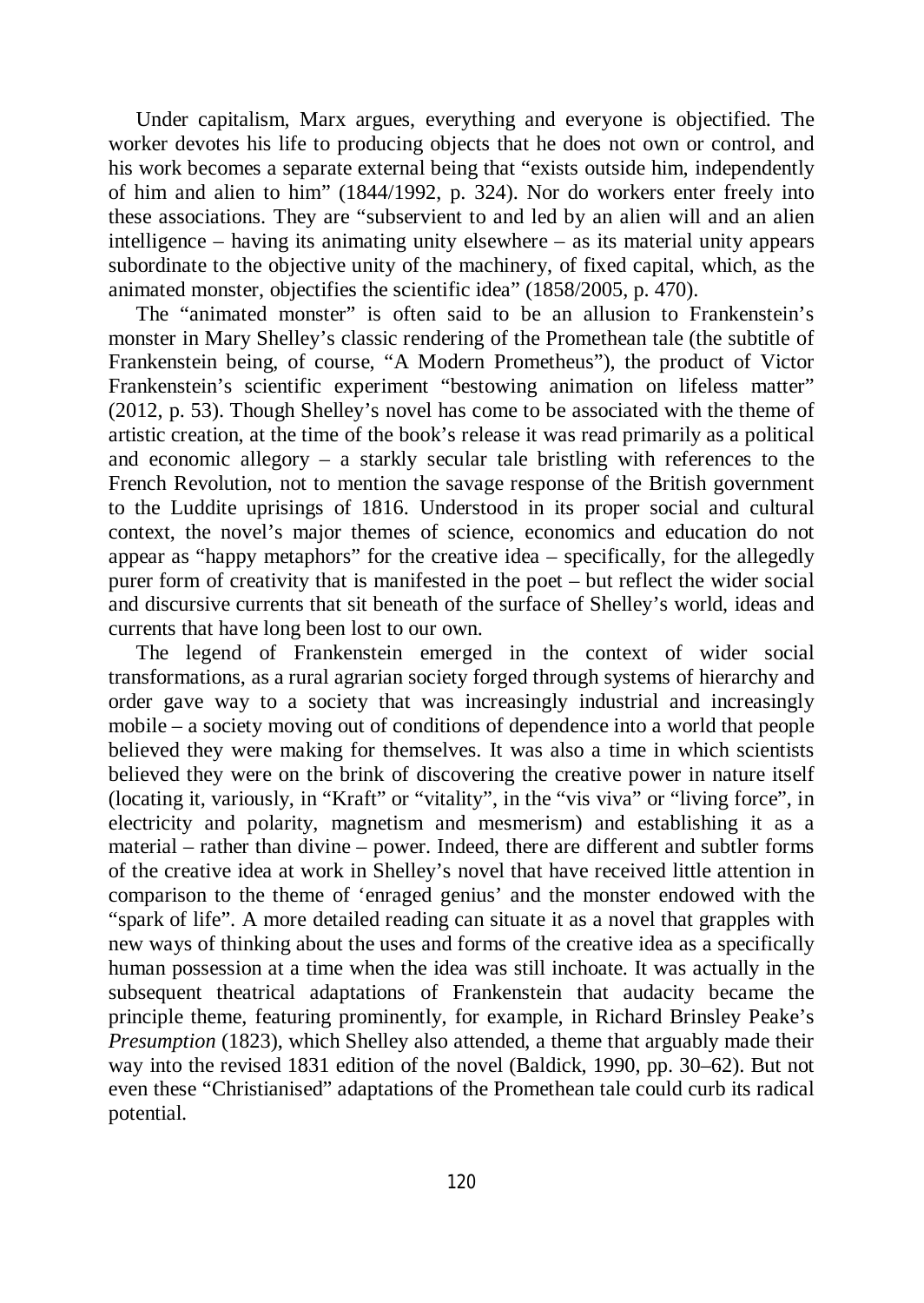Of course, in Shelley's classic tale the monster was so ugly that everybody who encountered it was disgusted and fearful. The shimmering vision led to terror, and ended in destruction. But this was because the creature's "growth" or "selfcreation" was deformed; and it was due to this maltreatment that the creature sought revenge on his society. This message was not lost in the newspapers of the period in which Frankenstein's creature, as linguistic metaphor or cartoon illustration, was repeatedly invoked to describe the activities of the working class clamouring for the franchise (Tyler Hitchcock, 2007). But, contrary to the intense and terrifying visions of Marx and Shelley, the creative idea was to gain its most significant economic expression in the discourse of entrepreneurial capitalism – in the "perennial gale of creative destruction", as Joseph Schumpeter (1942/1994, p. 87) famously put it – as the American Frankenstein (the creature that Europe had created) began rising from the table.

### **The Creative Power of Freedom**

Horace Greeley was among the six million visitors to the Great Exhibition of 1851 and – despite his fervent dislike of the "tyrannies" of the Old World – was reluctantly impressed by this wondrous display of human ingenuity. Greeley took particular delight in the ways in which the American exhibits focused on articles not of luxury but utility, finding much to praise in the spectacle of Cyrus McCormick's reapers, Samuel Colt's revolvers, and Singers' sewing machines. Nevertheless, amidst the ceremony of the occasion, he gave voice to serious reservations about the ways in which the workers had been "thrust aside for epaulettes and white cravats". "The scene calling itself industrial was simply a continuation of the dreary annals of humanity, of State Craft over riding the majestic Individualism of the true creation Man," wrote Greeley (1853, p. 28). Hence, "The dignity and creative functions of a nation's genius has yet to be truly recognized" (1853, p. 29).

 On his return to New York, Greeley formed a committee to mount a new industrial exhibition. The idea fit well with the social and cultural program of the *New York Tribune*, which sought to re-envisage labour as creative rather than mechanistic and promoted individual self-realisation through work as a means of social progress. Creative labour – that is, labour freed from the shackles of exploitation, tethered to an ideology of self-realisation and self-improvement – was deemed to be the proper basis for a fully realized human existence (Tuchinsky, 2009). In his column that regularly appeared on the front page, Albert Brisbane sketched visions of the utopian future that was to be attained through the power of "creative Labour" (1843, p. 1) – or "creative and vivifying Labour" ("To the Labouring Classes",  $1842$ , p. 1) – in which, as Brisbane expressed it, the "charms" of social life and the study of Arts and Sciences would be united to the practical pursuits of Industry, and a higher order of intellectual Existence would be connected with productive, creative Labour" ("Associationism", 1842, p. 1).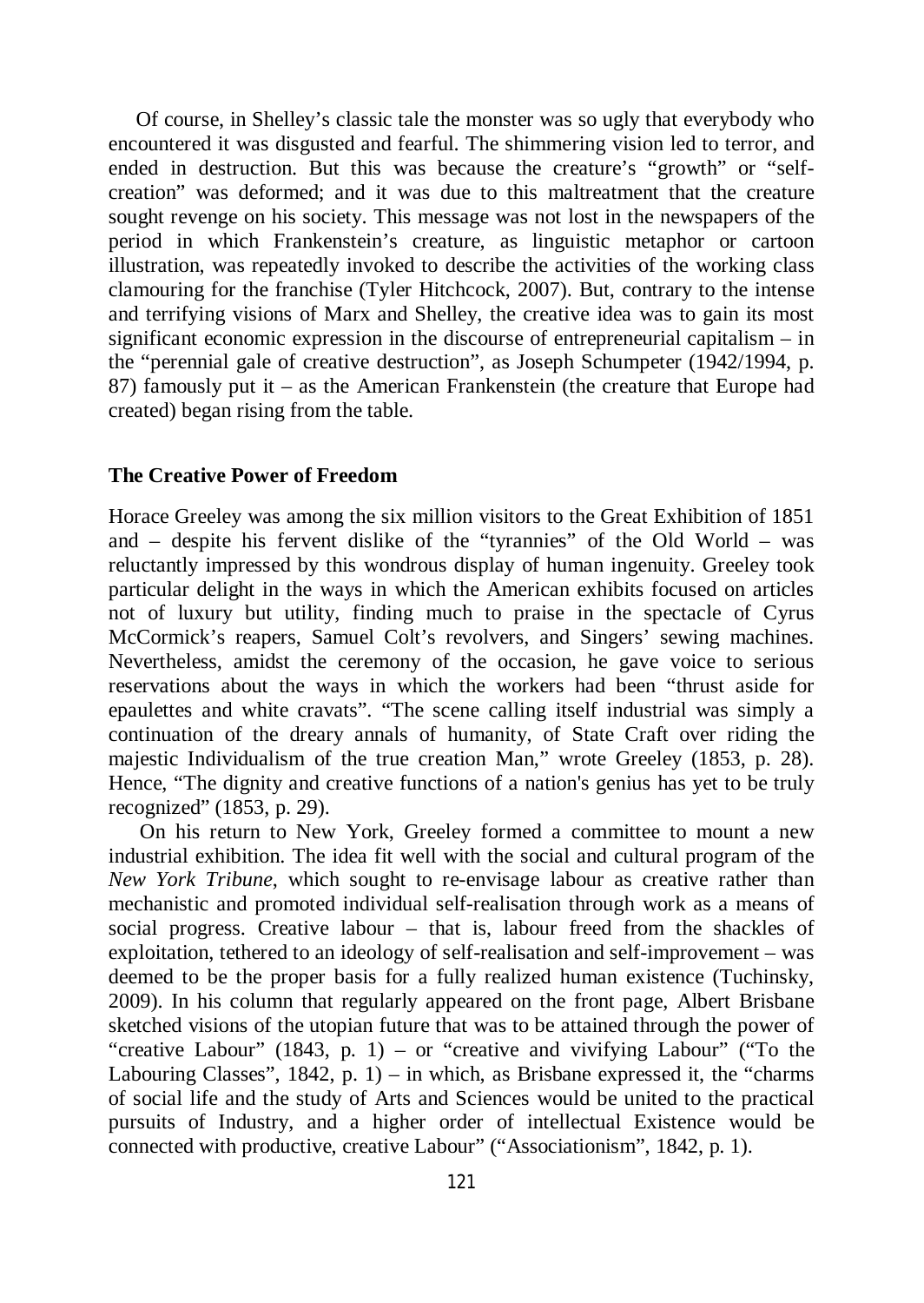*Tribune* socialism was also inflected by the radical individualism of Emerson, but the ideas are perhaps best understood as a practical application of the principles of self-culture as they had been powerfully articulated by William Ellery Channing, the Unitarian preacher who had profoundly shaped Emerson's beliefs and ideas. Self-culture, said Channing, derives from the "human power of acting on, determining, and forming ourselves" (1839, p. 7). According to Channing, selfculture was the power "not only of seeing our faculties grow, but of applying to them means and influences to aid their growth". Thought expands, argued Channing, as if by a natural elasticity. Like a plant, Channing argued, the self takes nourishment from its environment, and is thus diversified both from within and from without. "Self-culture does not demand the sacrifice of individuality. It does not regularly apply an established machinery, for the sake of torturing every man into one rigid shape, called perfection." Not perfection, but rather "Growth, expansion, is the end" (p. 8).

In America, this philosophy found powerful support within a populist national mythology that had already begun to characterize democracy as the unleashing of man's spiritual and creative energies. In an article on "American Ideas of Government", for example, the *New York Times* argued that "England always operates from without, imposing laws, taxes, formulas and pressing down with the load of police and external authority". This leaves the "English mind" unable to comprehend the "audacious forms social forces assume in America." In contrast, "The American method of bringing about order and stability in social organization," is to tap into the "spontaneous and audacious energies" of its citizens so that "free play is given to the creative energies of human nature" (1858, p. 4). According to the *New York Times*, this new kind of energy may at times seem "chaotic", but it was a powerful source for a spontaneous self-created and therefore "natural" political order – "natural", that is, in the sense that it echoed popular nineteenth century beliefs about the natural laws that governed creation. Hence, American civilization is "organic and creative". The American polity "absorbs from within into its own fluid and flexible substance … and easily adapts itself to any conditions." "It is a luminous manifestation of the faculty of self-government, and is of more value to prove the creative energies of human nature than any previous thousand years in the annals of the world" (p. 4).

The ideology was powerfully optimistic, replete with a sense of being unshackled from the past and of giving shape to a new future. "America, in her progress," wrote George Bancroft, the most popular historian of the period, "carried along with her the urn which held the ashes of a dead past; but she also had hope and creative power" (1866, pp. 157–176). Combining the historical philosophies of Herder, which he had studied in his youth, with the imperatives of Jacksonian democracy, Bancroft powerfully envisaged the history of America as the gradual unfolding of a higher form of human society. He traces an evolutionary narrative across the entire length of his twelve volume history of America, starting with the founding fathers, who were possessed of a "creative power of mind"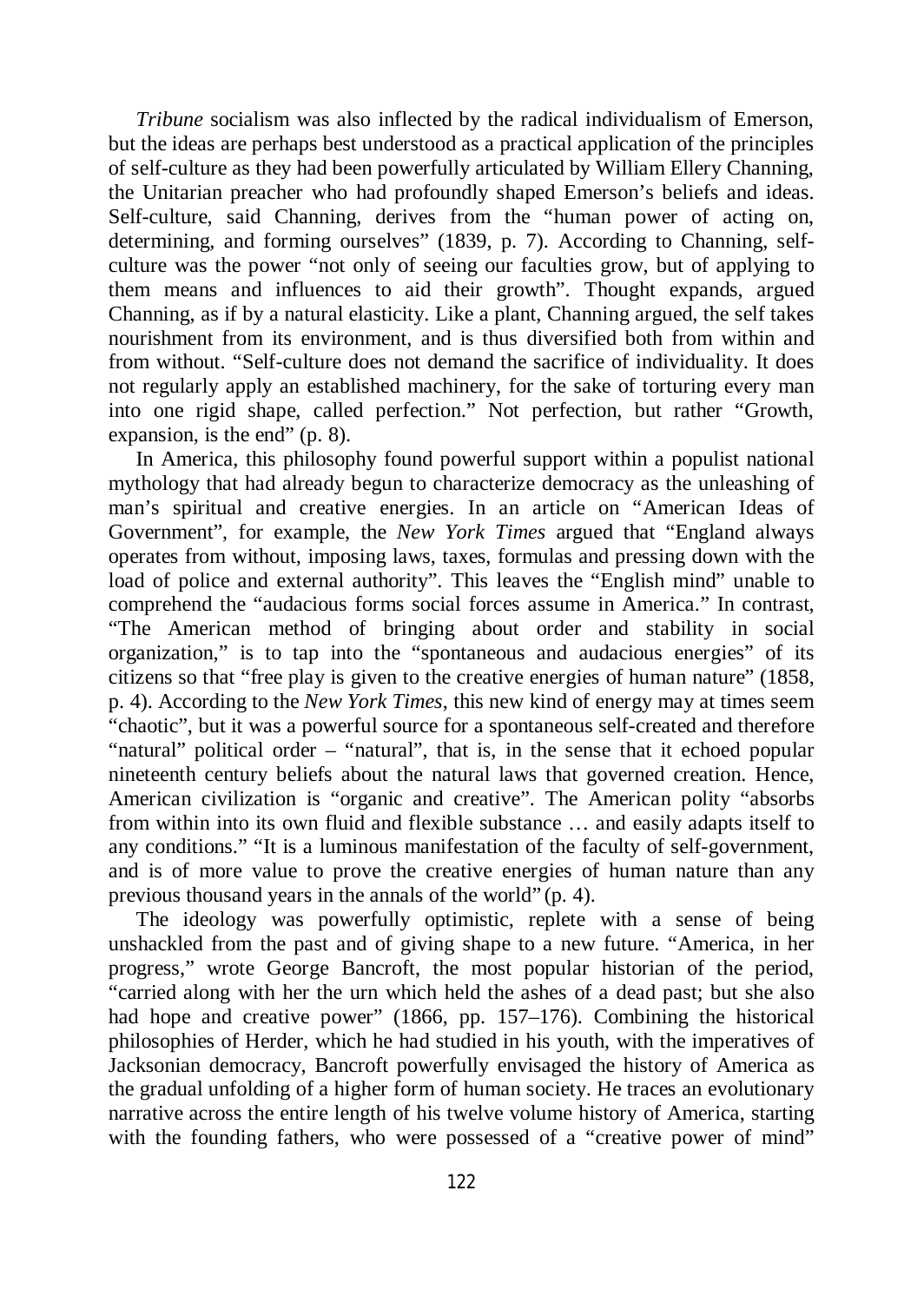(1841, p. 413) which had been thwarted under despotic rule, and ventured across the sea to the new world where there gathered "a people, rich in creative energy, and ripe for institutions of their own" (1860, p. 22). He charts the moments of "creative impulse" (1860, p. 356) and visions of "creative grandeur" (1860, p. 400) culminating with the Declaration of Independence, which embodied "the highest creative powers of which man is capable" (1860, p. 47), and which inexorably led to the invention of new institutions, which were said to embody "the sublime display of the creative power of a free people" (1882, p. 64).

Herder and indeed Hegel form strong undercurrents in Bancroft's work.<sup>4</sup> The rhetorical template is taken directly from pre-Darwinian (that is, "Preformist") theories of evolution, as the unfolding of potential that is inherent in the organism from the "first day of Creation". The image of "creative power" is not one of novelty or chance (which only becomes a feature of creative rhetoric post-Darwin, as seen in the work of John Dewey, for example, see Nelson, 2014) but of growth, conceived as orderly unfolding of God-given potential. As Bancroft expressed it:

The infant republics … resembled living plants, whose inward energies … unfold simultaneously their whole effort or consciousness of will, and unfold simultaneously their whole existence and the rudiments of all their parts, harmonious, beautiful, and complete in every period of their growth. (1852, p. 55)

It is significant that in popular rhetoric of the period, artistic achievement is not considered essential to the viability of this – albeit still "spiritual" – version of the creative idea. There were numerous articulations of the creative idea that had their basis not in art, but in practical and commercial achievements. And in certain instances, practical money-getting creative power was deemed to be superior to artistic achievement; commerce was portrayed as life enhancing and life affirming. "The inventors are doing a work beyond the dream of poet or prophecy," said the *New York Times*. The "embodiments of the creative might of man" were present in the "manifold applications and achievements of chemistry and mechanics, the ten cylinder printing presses, the electric telegraph, the appliances of steam" ("A Manifest Mission," 1858, p. 4).

These sublime patterns of creative power not only shaped society, but also powerfully shaped individual minds. Hence, in America, according to the *New York Times*, "the concentration of so much mental energy on practical science has a very deep significance" revealing something of the "root structure of the American mind" which exhibits "a versatility, an aptitude, a constructiveness, that sheds inventions with a fertility that rivals the fecundity of nature." In short, "When a nation has evolved from its creative brain and shaping hands rotary presses, locomotive engines, reaping machines, sewing machines, revolving pistols, self acting mules, and electric telegraphs – other and subtler masteries are also attained. These are taken in and go to the muscle and the make of a more lusty, electric national mind." ("A Manifest mission," 1858, p. 4)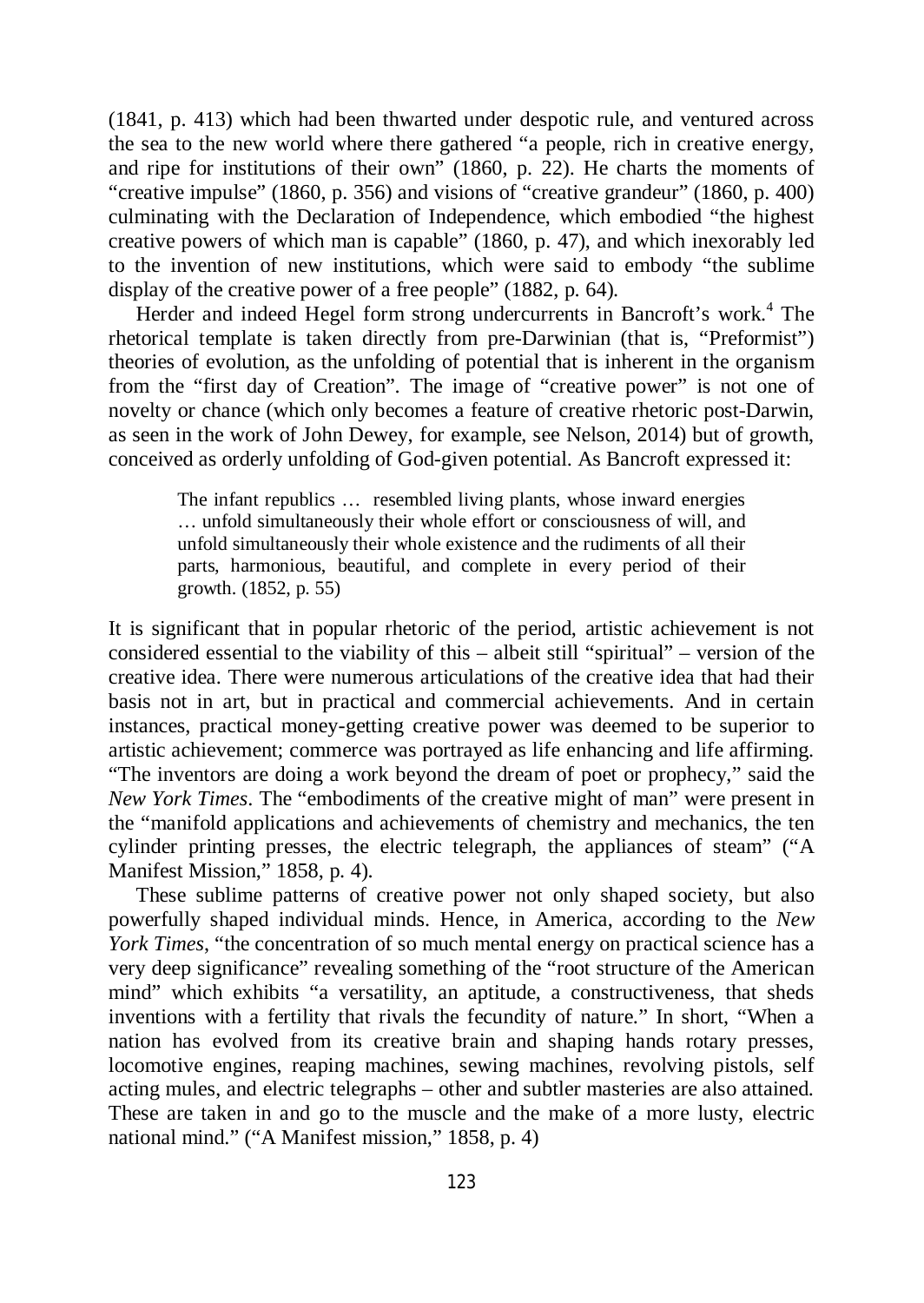The version of the creative idea that came to be aligned with American democracy and freedom was not associated with malady or madness but with "mental hygiene" and physical robustness. This alignment becomes conspicuous in "industrial kindergartens" late in the century (Nelson, 2014), but makes an occasional appearance in quasi-medical journals in which "creative power" can be found listed among the "attributes of a people who are physically buoyant" (*Hospital Social Service Association*, 1879, p. 405) Indeed, to many commercial boosters of the mid nineteenth century, "creative power" linked to artistic achievement was neither necessary or desirable. "There is a class of croakers who are eternally whimpering at the deficiency of America in Art and Literature," said the *New York Times*, "as though these were the sole spheres in which mental power manifests itself – as though the same creative activity does not work in man's practical embodiments as in the production of pictures or poems!" Not art but technology was commonly deemed to be the proper expression of the creative life of the New World, on "its heaving, turbulent, billowy tides. 'Bless God!" said the Unitarian clergyman Amory Dwight Mayo, "We can show no pyramids, no … tombs and temples … we cannot point to mighty piles of stone and sculpture slowly raised by the hands of bondmen cemented by the blood and tears of oppression" (1858, p. 76). But when it came to industrial achievement, "There are no limits to this creative power," according to the *New York Daily Times* (1856, p. 2). "There is absolutely no limit to the creative might of man" said the *New York Times* (1858, p. 4).

This American variation of the creative idea was firmly linked to the idea of liberty and freedom. "What great and almighty things it has made out of little," declared Henry Wise. "It is a creative power, this generating power of American Liberty." (*New York Times*, 1861, p. 1) Or, as Adam de Gurowski, a European refugee and journalist at the *Tribune*, wrote, "American democracy in its germ, in its growth and development has been hitherto and is now integrally creative, selfimproving and progressive" (1857, p. 214). "The creative power of the human spirit is inexhaustible and in freedom, self action, self-consciousness man realizes himself in the outward world" (p. 154). Americans "melt down stupidity, evoke action, enterprise, stir up the initiatory creative powers of a people" (p. 147). "Freedom creates or opens new arteries for the creative currents of mind and of imagination" (p. 353). Or as Amory Dwight Mayo wrote in fervent praise of the "healthful" effects of creative power "molding human nature into higher forms of individual and social life" (1859, p. 79). "The best state must be that which offers the broadest field for the development of the active energies of its citizens, where it is easiest for every man to obtain the post in which his peculiar genius may find scope in creative toil." (1859, p. 75) Creative toil – that is, the "spontaneous enterprise of a whole people ... using every vital energy to the utmost" – was beneficial to both man and nation, raising men from poverty to "comfort and liberty" (1859, p. 78).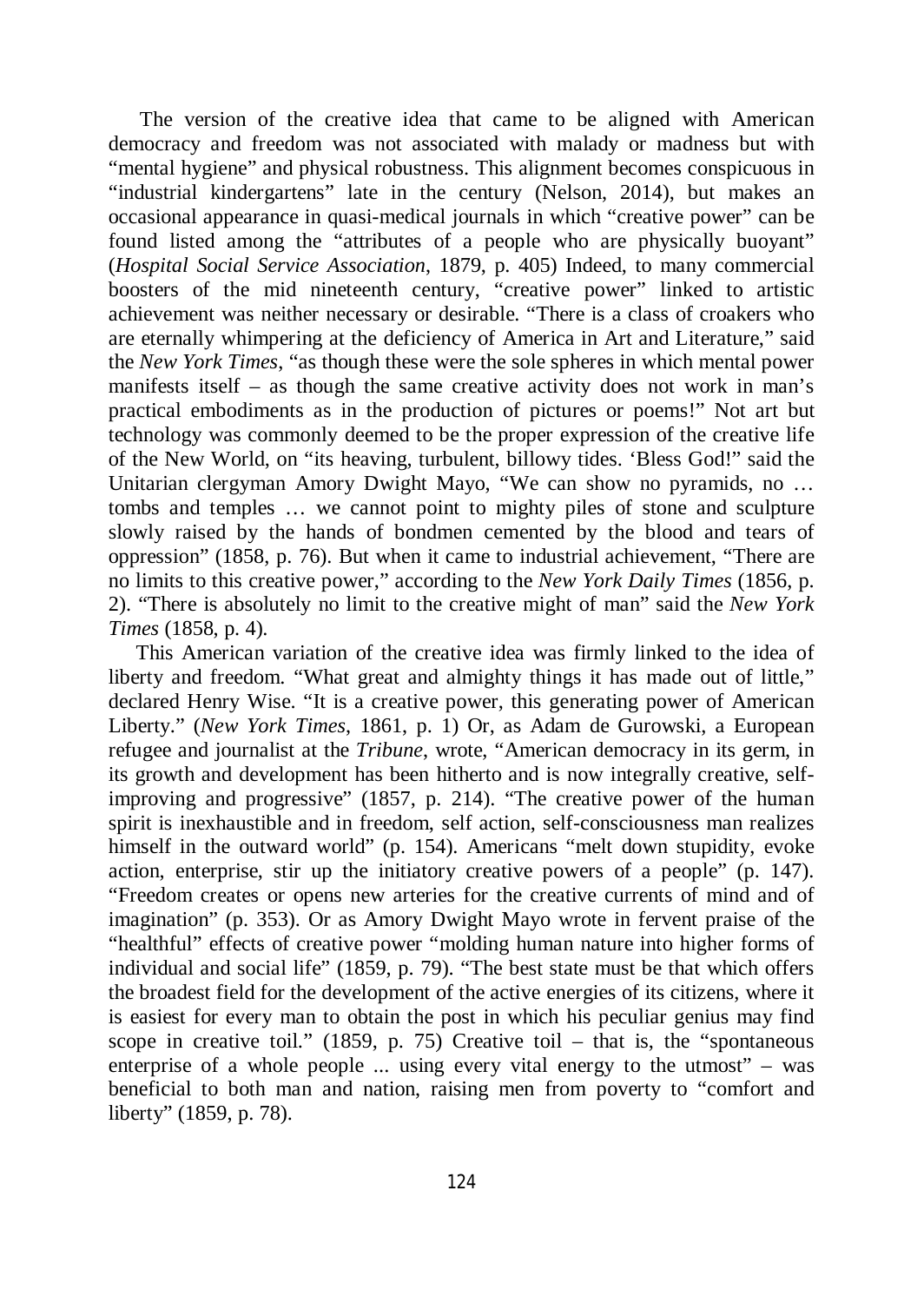In this sense, labour ideology in the north provided a ready contrast with south, where, as *The Examiner* put it, slavery "extinguishes the creative power of the people" (May 13, 1848, p. 2) and is "every hour of every day – paling the glow of creative energy in us by its destructive breath ... [and] debasing influences" (April 15, 1848 p. 2). Or as Mayo wrote, "Let [slavery's] advocates pile up their bales of cotton their tons of sugar their rice and hemp and loathesome tobacco to the heavens and exultingly cry, 'This is ours!' But what has become of the Creative Power of Man meanwhile" (1859, p. 78).

 Another notable feature of the rhetoric was the way in which it attached itself to an expansionist ethos – the expansion of mind and skill went handed in hand with the expansion of territory, in a rhetorical fantasy of ceaseless renewal. Creative power, wrote Gurowski, was what had brought about the raising of cities, the taming of the wild, and the expansion of the frontier. It furnishes "motives" for "spreading and expansion" (p. 151). It "urges the American incessantly to work, to undertake, to spread, create, produce" (p. 151). "This people moves on a separate almost limitless orbit," wrote Gurowski (p. 343). "The creative and untiring activity of these genuine Yankees covers the pestilential marshes with railroads, clears forests, subdues wild nature" (p. 257).

 Inevitably, the rhetoric filtered through the ideology of westward expansion becoming a rhetorical accompaniment for the aggressive conquest of the country. "This colony is a new and striking example of the creative and directing genius which seems to be the privilege of the Anglo Saxon race", said the *Kansas News* (August 8, 1857, p. 1). "We are a grand example of energy – intellectual, creative, resistless energy," said the *Freeman's Champion* (1858, p. 1). "Our true symbols are the ax the plough share and the steam engine." "The west flourishes beyond precedent," said the *Alleghenian* (1864, p. 1), "never were the creative energies of a people more aroused, or more surplus capital rapidly accumulated". Westward expansion was bristling with "The creative industries, the world encompassing energies of the cities" claimed the *Kansas News* (November 28, 1857, p. 1). "Your mills – your machines, instinct almost with creative intelligence" proclaimed the *Kansas Herald of Freedom* (1855, p. 4). "Man is ever approximating towards creative power" (December 29, 1855, p. 1). Or, as Horace Greeley, among the contenders for the invention of the famous phase, wrote in his editorial of 1865, "Go west young man".

### **Conclusion**

For those who cling to the concept of creativity as a purely artistic construct with its roots in literary romanticism or biblical mythology, the rhetorical invocations of creativity collected together in this essay may well appear strange. Nevertheless, the project from which this essay is drawn does not attempt to replace the history of the creative idea offered by the arts, but only to show how these other diverse histories have existed alongside it. Indeed, this yearning after creativity is often to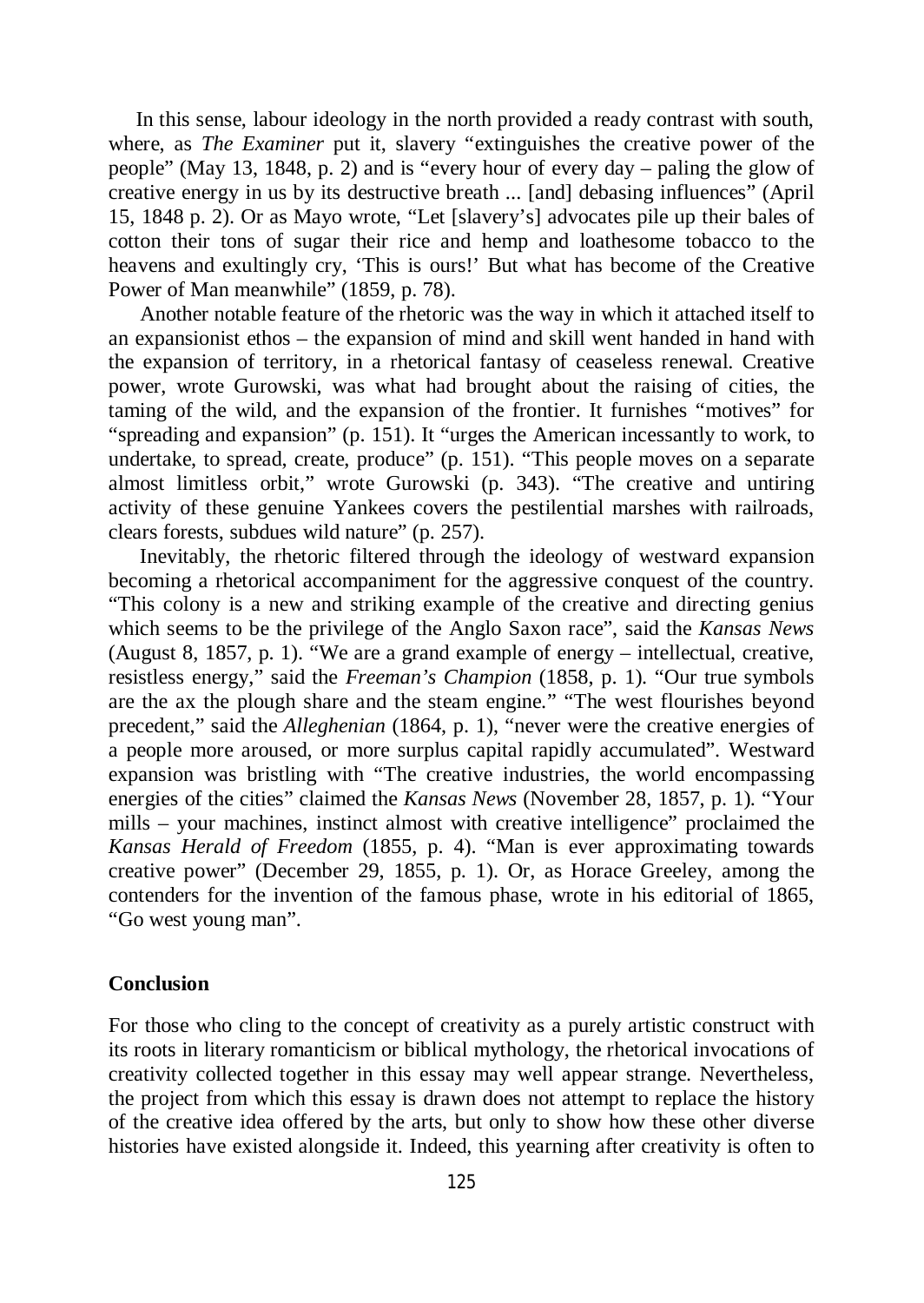be found in strange and unexpected places, such as the version of the creative idea that was enshrined in the scientific projects of the Cold War period, with strong links to military and defence concerns, and to schools and universities through the National Defence Education Act (Bycroft, 2012; Cohen-Cole, 2009; Nelson, 2010, 2014, 2015).

 Any essay that touches on the Promethean aspects of the creative idea must also consider the ways in which the myth of Prometheus has changed – what started as a myth about Enlightenment, about the transfer of knowledge and technology, later became, in the age of romantic industrialism, a myth about energy, power and the conquest of nature. Though the intellectual ghosts of the concepts mapped out in this essay linger (in the psychological rhetoric of "growth" and "self-realisation", for example) modern forms of the creative idea are more likely to be marked by the idea of nature mapped out in Charles Darwin's work. It was Darwin's work that gave rise to new forms of the creative idea for a world in which human beings were no longer destined to "unfold" and "grow" naturally in orderly or preformed ways, but to engage in acts of self-making in defiance of nature's indifference (see, for example, Dewey, 1910; 1917, see also Nelson, 2015). The Promethean myth is, therefore, predicated upon particular ideas about nature, which have transformed through modern European history, and which are no longer adequate to a future beset by environmental crises. In a time of climate change creativity can no longer be the sole province of a singular or heroic human agent but must be rethought collaboratively, through new ideas about nature, networked ecologies, sustainability and conservation.

#### **NOTES**

1. I have used Raymond Williams term "the creative idea" for ease of reference although, as I have argued elsewhere (Nelson, 2015), the rhetorical clusters and language fragments which I identify as existing from the late eighteenth century onwards lack the internal coherence of a codified discourse until the mid twentieth century.

2. The transactions between literary and scientific writing in this period is already well documented. Trevor Levere was one of the earlier critics to scrutinise the confluence of aesthetic and scientific ideas within Romanticism, particularly focusing on the work of Coleridge. Trevor Levere (1981) *Poetry realised in nature: Samuel Taylor Coleridge and early nineteenth century science*, Cambridge: Cambridge University Press, pp. 42–43. See also, Andrew Cunningham and Nicholas Jardine (eds.) (1990) *Romanticism and the sciences*, Cambridge and New York: Cambridge University Press; Robert J. Richards (2002) *The romantic conception of life: Science and philosophy in the age of Goethe*, Chicago, IL: University of Chicago Press; and Richard Holmes (2009) *The age of wonder*, London: HarperCollins.

3. On eighteenth and nineteenth century biological theory, see Bowler, P. J. (1984) *Evolution: The history of an idea*, Baltimore, MD: John Hopkins University Press, and (1988), *The non-Darwinian revolution: Reinterpreting a historical myth*, Berkeley: University of California Press. Greene, J. C. (1981) *The death of Adam: Evolution and its impact on Western thought*, Iowa City: Iowa State University Press; Gould, S. J. (2002) *The*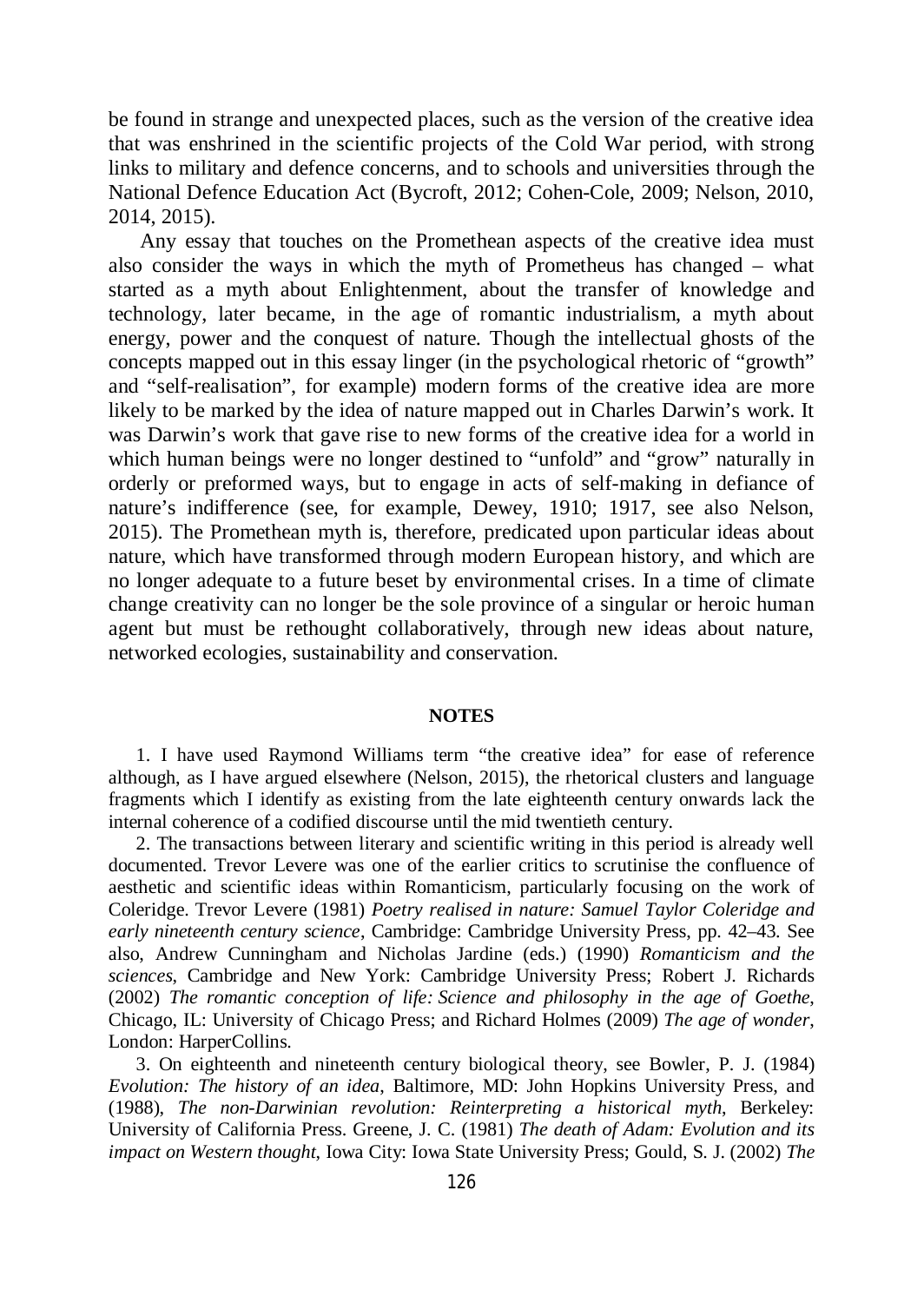*structure of evolutionary theory*, Cambridge, MA: Harvard University Press. On its political influence in the British context, see Desmond, A. (1989) *The politics of evolution: morphology, medicine and reform in radical London*, Chicago, IL: Chicago University Press, and Desmond, A. (2002), 'Lamarckism and democracy: corporations, corruption and comparative anatomy in the 1830s', in J.R. Moore (ed.), *History, humanity and evolution: essays for John C. Greene*, Cambridge: Cambridge University Press, pp. 99–130. On the secularisation hypothesis, see Blumenberg, H. (1985), 'Secularisation: Critique of a categorical historical wrong', in *The legitimacy of the modern age*, Cambridge, MA: MIT Press, pp. 3–124.

4. On the influence of Herder in Bancroft see Armin Paul Frank and Kurt Mueller-Vollmer, 'Herder, Bancroft and the importation of cultural nationalism in the Early Republic', in *The internationality of national literatures in either America: Transfer and transformation*, Wallstein Verlag, Göttingen, 2000, pp. 157–176. On the influence of German thought on the formation of American national consciousness more widely, see Mueller-Vollmer, K. (1990) 'Herder and the Formation of an American National Consciousness,' during the early Republic, in Kurt Mueller-Vollmer ed., *Herder Today: Contributions from the International Herder Conference, Nov. 5–8, 1987, Stanford, CA*, Berlin and New York: Walter de Gruyter, 1990, pp. 415–430.

#### **REFERENCES**

- Albert, Prince Consort of Victoria, Queen of Great Britain (1857). *Addresses Delivered on Different Public Occasions, Society for the Encouragement of Arts, Manufactures, and Commerce*, London, p. 51.
- *Alleghenian* (1864). Address delivered by J. Fred Meyers, Esq. February 11, p. 1.
- Bancroft, G. (1860). *History of the United States*, Volume 2. Boston, MA: Little, Brown, and Company, Boston, p. 356.
- ― (1841). *History of the United States*, Volume 3. Boston, MA: Little, Brown and Company, p. 413.
- ― (1852). *History of the United States*, Volume 4. Boston, MA: Little Brown and Company, p. 55.
- ― (1860). *History of the United States*, Volume 5. Boston, MA: Little Brown and Company, p. 22.
- ― (1866). *History of the United States*, Volume 9. Boston, MA: Little, Brown and Company, p. 450.
- ― (1882). *History of the Formation of the Constitution of the United States*. New York: D. Appleton and Company, p. 64.
- *Birmingham Daily Post* (1865). News of the Day. March 7, p. 3.
- Brisbane, A. (1843). The four systems of society that have existed on the Earth. *New York Daily Tribune*, May 19, p. 1.
- ― (1842). To the laboring classes. *New York Daily Tribune*, April 28, p. 1.
- ― (1842). Associationism. *New York Daily Tribune*, August 4, p. 1.
- Bowler, P.J. (1984). *Evolution: The history of an idea*. Baltimore, MD: John Hopkins University Press.
- ― (1988). *The non-Darwinian revolution: Reinterpreting a historical myth*. Berkeley, CA: University of California Press.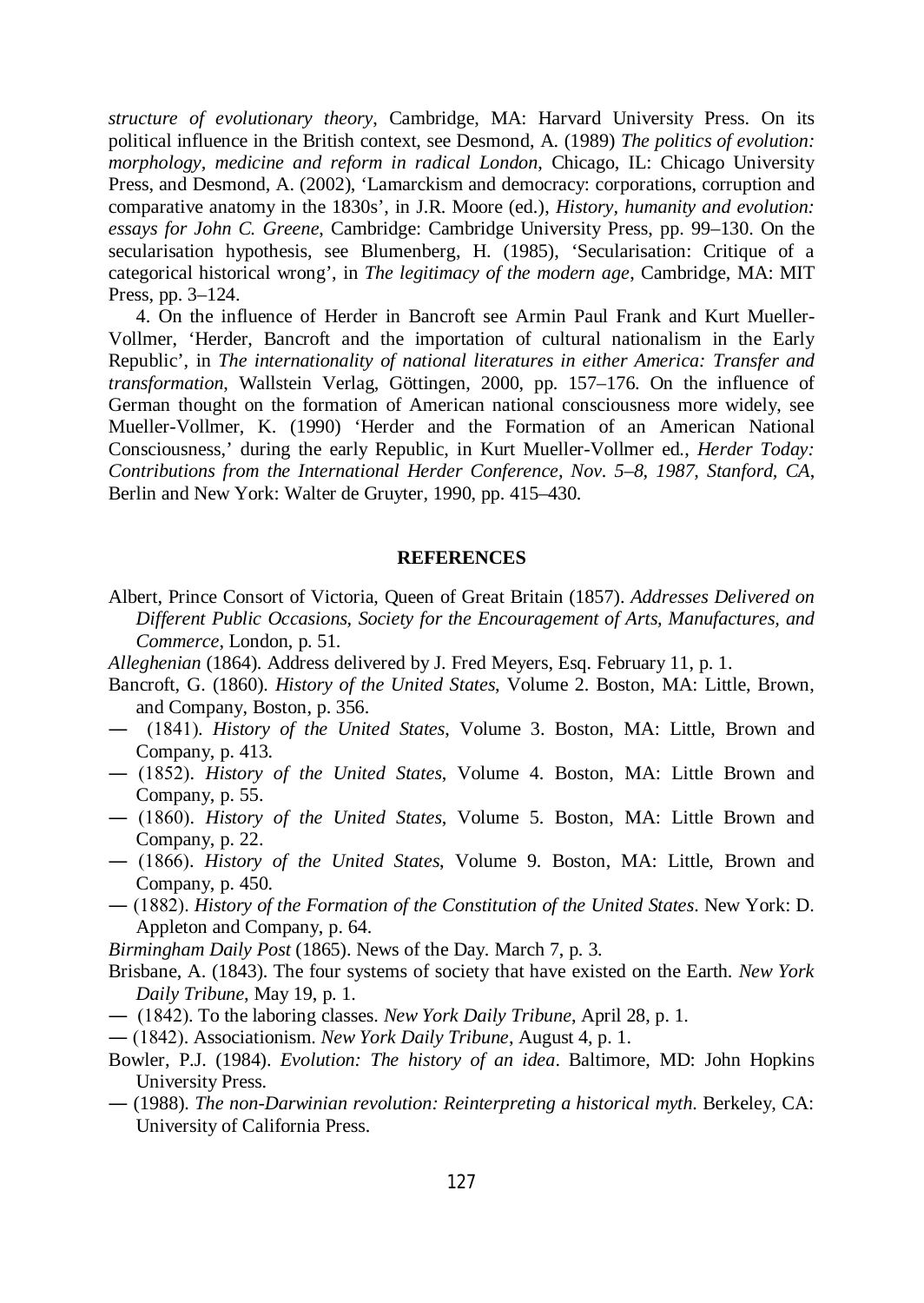- Channing, W. E. (1838). *Self-culture: An address introductory to the Franklin lectures*, delivered at Boston, John Mardon, London, 1839, p. 7.
- *Bristol Mercury* (1851). Five hundred and fifty thousand pounds. April 19, p. 5.
- *Argus* (1854). Systematic colonisation. 20 September, pp. 4–5.
- *Argus* (1856). The triumph of railroads. 27 November, p. 7.
- *Athens Post* (1856). Triumph of railways. 14 March, 1856, p. 1.
- Baldick, C. (1990). Monster speaks: Mary Shelley's novel. In *In Frankenstein's shadow: Myth, monstrosity and nineteenth century writing*. Oxford: Oxford University Press, pp. 30–62.
- *Blackwood's Edinburgh magazine* (1851). The submarine telegraph. November, William Blackwood, p. 433.
- Blumenberg, H. (1985). Secularisation: Critique of a categorical historical wrong, In *The legitimacy of the modern age*. Cambridge, MA: MIT Press, pp. 3–124.
- Bonar, J. (1885). *Malthus and his work*. London: Macmillan.
- Bycroft, M. (2012). Psychology, psychologists, and the creativity movement: the lives of method inside and outside the Cold War. In M. Solovey and H. Craven (eds.), *Cold War social science: Knowledge production, liberal democracy and human nature*. New York: Palgrave Macmillan, pp. 197–214.
- Chalmers, T. (1832). *On political economy: In connexion with the moral state and moral prospects of society*. Glasgow: William Collins.
- *Chambers' Journal* (1841). The commercial principle. IX, 424, p. 63.
- Cobbett, W. (1833). Rights of industry. *Cobbett's Weekly Political Register*, London, December 14, p. 645.
- ― (1832). To Mark Phillips, Esq, Friday, August 24, 1832. Insolvent. *Cobbett's Weekly Political Register*, London, September 15, p. 663.
- ― (1832). To the people of Manchester. *Cobbett's Weekly Political Register*, London, May 19, p. 400.
- ― (1835). Aristocracy, Parsons, and money-mongers. *Cobbett's Weekly Political Register*, London, June 6, p. 592.
- Cohen-Cole, J. (2009). The creative American: Cold War salons, social science, and the cure for modern society. *Isis*, 100, pp. 219–262.
- *Colonist* (1838). *Literature and science: Fifth annual report of the Sydney Mechanics School of Arts, for the Year 1837, Sydney, J. Spilbury, 1838*. Saturday 21, April, p. 4.
- *Daily News* (1879). The speaker and Mr W. H. Smith, MP on industrial exhibitions. February 3, p. 2.
- *Daily News* (1850). Preparations for the Great Exhibition of 1851. Extract from the *Manchester Examiner*. September 30, p. 2.
- Debaise, D., Jensen, P., Montebello, M. P., Prignot, N., Stengers, I., and Wiame, A. (2015). Reinstituting nature: A Latourian workshop. Trans. Stephen Muecke, *Environmental Humanities*, *6*, pp. 167–174.
- de Gurowski, A. (1857). *America and Europe*. New York: D. Appleton.
- Disraeli, B. (1832/1904). *Contarini Fleming*. London and New York: M. Walter Dunne.
- Desmond, A. (1989). *The politics of evolution: Morphology, medicine and reform in radical London*. Chicago, IL: Chicago University Press.
- Desmond, A. (2002). Lamarckism and democracy: Corporations, corruption and comparative anatomy in the 1830s. In J. R. Moore (ed.), *History, humanity and evolution: Essays for John C. Greene*. Cambridge: Cambridge University Press, pp. 99– 130.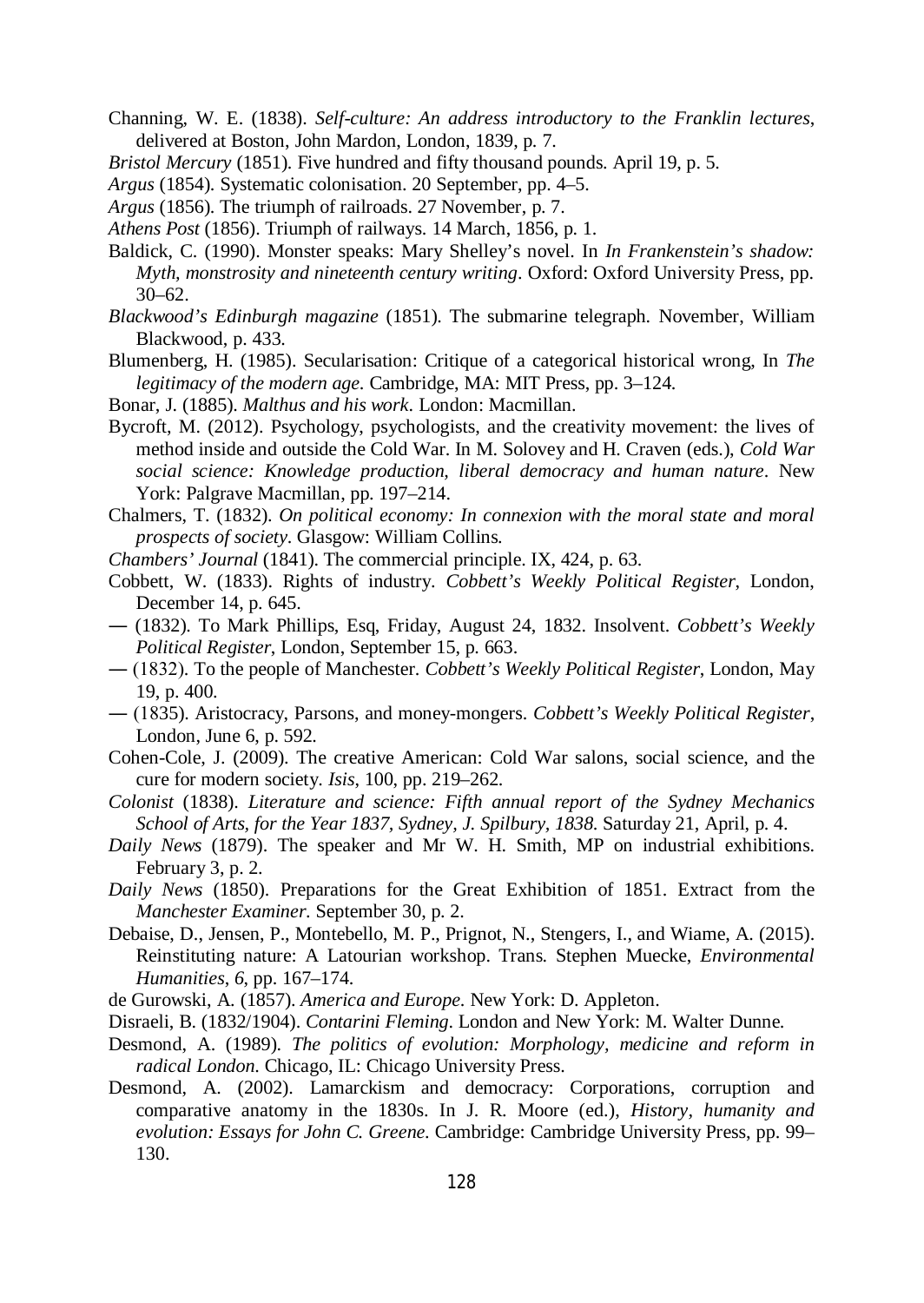- Dewey, J. (1910). *The influence of Darwin on philosophy and other essays in contemporary thought*. New York: Henry Holt.
- ― (1917). *Creative intelligence*. New York: Henry Holt.
- *Economist* (1867). The bright side of the picture. September 26, p. 1062.
- *Economist* (1851). Is land a raw material? October 11, p. 1120.
- Engels, F. (1844/1996]. Outlines of a critique of political economy. Trans. Martin Milligan [https://www.marxists.org/archive/marx/works/1844/df-jahrbucher/outlines.htm]
- *Era* (1839). The dying year. December 29, p. 162.
- *Era* (1841). The corn laws. July 4, p. 11.
- *Examiner* (1848). 15 April, p. 2 (Louisville, Kentucky).
- *Freeman's Champion* (1858). National progress of America. 17 June, p. 1.
- Gould, S. J. (2002). *The structure of evolutionary theory*. Cambridge, MA: Harvard University Press.
- Greene, J. C. (1981). *The death of Adam: Evolution and its impact on Western thought*. Iowa City: Iowa State University Press.
- Hamilton, R. (1863). *The resources of a nation*. London and Cambridge: Macmillan.
- *Hobart Town Gazette* (1827). Miscellaneous news. June 9, p. 4.
- Hodgskin, T. (1827). *Popular political economy*. London Mechanics Institution, C. Tait, London, p. 10 and p. 27.
- *Hospital Social Service Association of New York City* (1879). Volumes 3–4, p. 405.
- Ingold, T. (2000). *The perception of the environment: Essays on livelihood, dwelling and skill*. London: Psychology Press.
- *Kansas Herald of Freedom* (1855). March 3, p. 4.
- *Kansas Herald of Freedom* (1855). December 29, p. 1.
- *Kansas News* (1857). August 8, p. 1.
- *Kansas News* (1857). Influence of agricultural pursuits Speech by Edward Everett. November 28, p. 1.
- Foucault, M. (1984). Nietzsche, genealogy, history. In P. Rabinow (ed.), *The Foucault reader*. New York: Penguin.
- ― (1994). *The order of things: Archaeology of the human sciences*. New York: Vintage.
- Golumbia, D. (2009). *The cultural logic of computation*. Cambridge, MA: Harvard Univerity Press.
- Greerley, H. (1853). *Art and industry as represented in the exhibition at the Crystal Palace*. New York: Redfield.
- Hamiton, C. (2015). The banality of ethics in the Antropocene, Part 2. *The Conversation*. July 14. [http://theconversation.com/the-banality-of-ethics-in-the-anthropocene-part-2- 44647]
- Jackson Lears, T. J. (1994). *Fables of abundance: A cultural history of advertising in America*. New York: Basic Books.
- Jonsson, F. A. (2014). The origins of Cornucopianism: A preliminary genealogy. *Critical Historical Studies* 1, p. 1.
- *Liverpool Mercury* (1835). Lecture on the nature and wealth of property, at the Liverpool Mechanics Institute by Lawrence Heyworth, President. Friday, February 27, p. 72.
- Malthus, T. R. (1803). *An essay on the principle of population.* 2nd edn. London: J. Johnson.
- *Manchester Guardian* (1836). Manchester Athenaeum. Jan. 16, p. 3.
- *Manchester Guardian* (1849). Mr Poutney's lecture on the social influence of trade etc. Jan. 27, p. 6.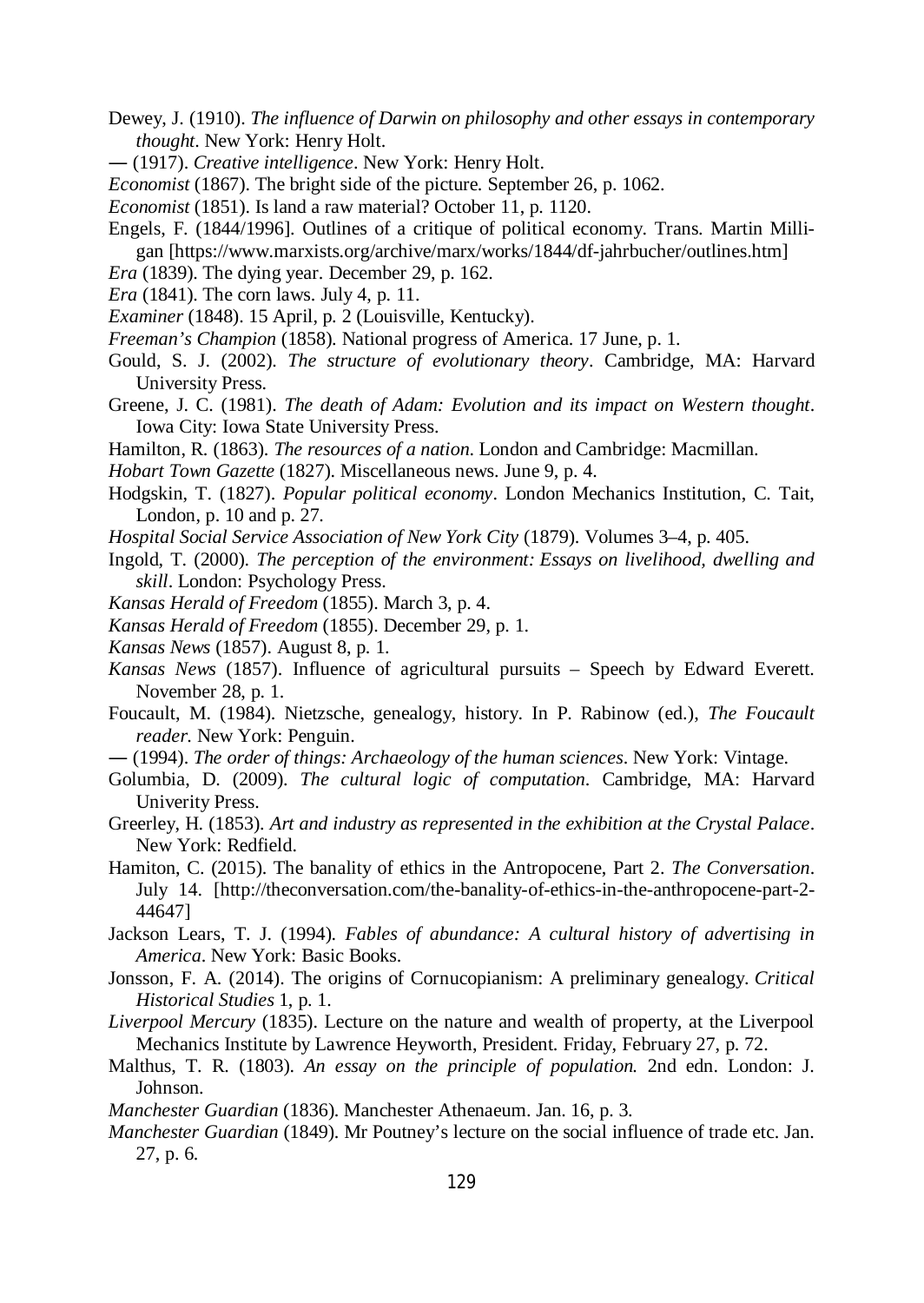*Manchester Guardian* (1860). The mineral wealth of England. Jan. 14, p. 6.

- Marx, K. (1844/1992). *The economic and philosophical manuscripts*. Trans. Gregor Benton, *Early writings*. London: Penguin.
- ― (1858/2005). *Grundrisse: Foundations of the critique of political economy*. Trans. Martin Nicolaus. London: Penguin.
- Mayo, A. M. (1859). *Symbols of the capital, or civilisation in New York*. New York: Thatcher and Hutchinson.
- McNeill, J. R., and Engelke, P. (2016). *The Great Acceleration: An environmental history of the Anthropocene since 1945*. Cambridge, MA: Harvard Univeristy Press.
- Mirowski, P. (1989). *More heat than light: Economics as social physics*. Cambridge: Cambridge University Press.
- ― (2002). *Machine dreams: Economics becomes a Cyborg science*. Cambridge: Cambridge University Press.
- ― (ed.) (1994). *Natural images in economic thought: Markets read in tooth and claw*. Cambridge: Cambridge University Press.
- Mueller-Vollmer, K. (1990). Herder and the formation of an American National Consciousness during the early Republic. In Kurt Mueller-Vollmer ed., *Herder today: Contributions from the International Herder Conference, Nov. 5–8, 1987, Stanford, California*, Berlin and New York: Walter de Gruyter, pp. 415*–*430.
- Mueller-Vollmer, K., and Frank, A.P. (2000). Herder, Bancroft and the importation of cultural nationalism in the Early Republic. In *The internationality of national literatures in either America: Transfer and transformation*, Wallstein Verlag, Göttingen, pp. 157*–* 176.
- *Morning Chronicle* (1850). February 23, 1850, p. 4.
- *Morning Post* (1847). Morning Post. 1 January, p. 4.
- *New York Daily Times* (1856). Mr Banks' Lecture in Boston. The commercial future of the United States. November 22, 1856, p. 2.
- *New York Times* (1858). American ideas of self-government. August 26, p. 4.
- *New York Times* (1858). A Manifest mission. July 22, p. 4.
- *New York Times* (1861). Letter from Henry Wise, p. 1.
- *Nottinghamshire Guardian* (1853). September 1, p. 2.
- Nelson, C. (2010). The invention of creativity: The emergence of a discourse. *Cultural studies review*, *16*(2): 49–74.
- ― (2014). The creative child: constructing creativity through early childhood education in modern America. *Knowledge Cultures*, *2*(3), pp. 29–50.
- ― (2015). Discourses of creativity. In Rodney Jones (ed.), *Handbook of language and creativity*, Routledge, London and New York, pp. 170–189.
- Official Descriptive and Illustrated Catalogue, Part III, Commissioners for the Great Exhibition of 1851, Blackfriars and Hyde Park: Spicer Brothers, p. 1046.
- Pearson, C. H. (1859). Civilization in Russia. *Bentley's Quarterly Review*, 1, p. 260.
- *Preston Guardian* (1855). Lecture by Henry Vincent. February 17, p. 6.
- *Queenslander* (1868). A fair thing in taxation. Brisbane, 28 November, p. 4.
- *Royal Cornwall Gazette, Falmouth Packet, and General Advertiser* (1857). Lecture by M. Kossuth at Truro. October 9, p. 6.
- Sawyer, R. K. (2012). *Explaining creativity: The science of human innovation*. 2nd edn. Oxford: Oxford University Press.

Schumpeter, J. (1942/1994). *Capitalism, socialism and democracy*. London: Routledge.

Shelley, M. W. (2012). *Frankenstein*. New York and London: W. W. Norton & Company.